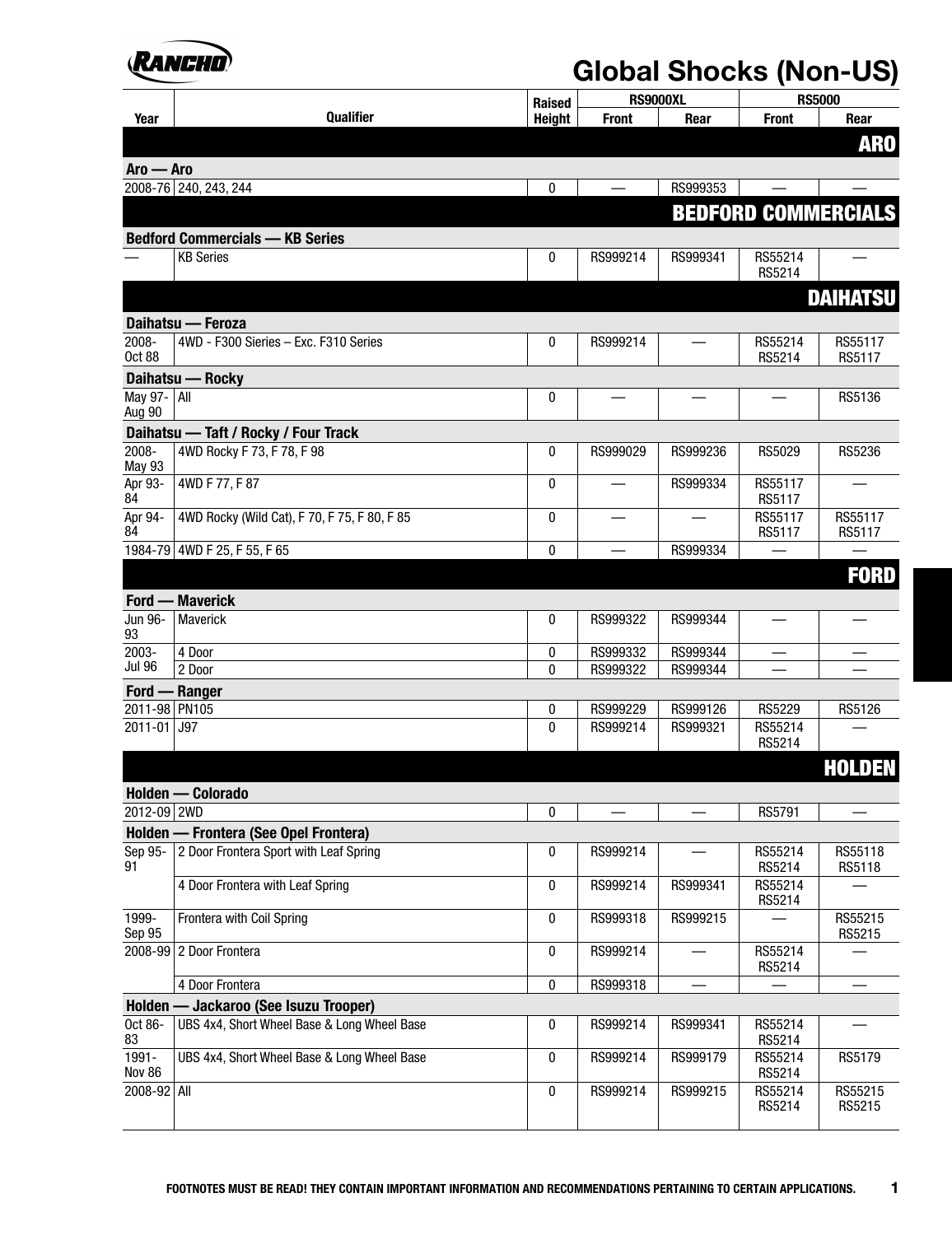

|                          |                                                                    | <b>Raised</b>            | <b>RS9000XL</b> |          | <b>RS5000</b>     |                   |
|--------------------------|--------------------------------------------------------------------|--------------------------|-----------------|----------|-------------------|-------------------|
| Year                     | <b>Qualifier</b>                                                   | <b>Height</b>            | <b>Front</b>    | Rear     | <b>Front</b>      | Rear              |
|                          | <b>HOLDEN (Cont.)</b>                                              |                          |                 |          |                   |                   |
|                          | Holden - Rodeo                                                     |                          |                 |          |                   |                   |
| 2008-03 2WD              |                                                                    | 0                        |                 |          | RS5791            |                   |
| <b>ISUZU</b>             |                                                                    |                          |                 |          |                   |                   |
|                          | $Isuzu - D-Max$                                                    |                          |                 |          |                   |                   |
| 2012-02 2WD              |                                                                    | 0                        | RS999791        |          | <b>RS5791</b>     |                   |
| Isuzu — Mu               |                                                                    |                          |                 |          |                   |                   |
| May 98-<br><b>May 89</b> | Exc. Semi-Active Suspension                                        | 0                        | RS999214        | RS999008 | RS55214<br>RS5214 | <b>RS5008</b>     |
| - Isuzu                  | Trooper / Bighorn / Jackaroo                                       |                          |                 |          |                   |                   |
| Oct 86-<br>83            | UBS 4x4, Short Wheel Base & Long Wheel Base                        | 0                        | RS999214        | RS999341 | RS55214<br>RS5214 |                   |
| 1991-<br>Nov 86          | UBS 4x4, Short Wheel Base & Long Wheel Base                        |                          | RS999214        | RS999179 | RS55214<br>RS5214 | RS5179            |
| 2008-92 All              |                                                                    | 0                        | RS999214        | RS999215 | RS55214<br>RS5214 | RS55215<br>RS5215 |
|                          | <b>ISUZU COMMERCIALS</b>                                           |                          |                 |          |                   |                   |
|                          | <b>Isuzu Commercials — Pick Up</b>                                 |                          |                 |          |                   |                   |
| Jul 86-<br>80            | KB 2 & KBD 2 Series 4x2                                            | 0                        | RS999214        | RS999341 | RS55214<br>RS5214 |                   |
| 2009-<br>Aug 80          | KB4 & KBD 4 Series 4x4 Short Wheel Base & Long Wheel Base          | $\mathbf{0}$             | RS999214        | RS999341 | RS55214<br>RS5214 |                   |
| 2008-<br>Aug 86          | KB 2 & KB2 Series 4x2 Short Wheel base & Long Wheel Base           |                          |                 | RS999341 |                   |                   |
| <b>JEEP</b>              |                                                                    |                          |                 |          |                   |                   |
| Jeep-                    | <b>Models</b>                                                      |                          |                 |          |                   |                   |
|                          | Bravo, CJ 3, CJ 6                                                  | $\mathbf{0}$             |                 | RS999119 |                   | RS55119<br>RS5119 |
|                          | Comando S, VJ                                                      | $\mathbf{0}$             | RS999119        | RS999113 | RS55119<br>RS5119 | RS55113<br>RS5113 |
|                          | 1986-82 CJ 5, CJ 6, CJ7                                            | $\mathbf{0}$             | RS999113        | RS999113 | RS55113<br>RS5113 | RS55113<br>RS5113 |
| 1990-84                  | Cherokee (XJ)                                                      | 0                        | RS999128        | RS999129 | RS55128<br>RS5128 | RS55129<br>RS5129 |
|                          | 1995-87   YJ Wrangler, Laredo                                      | 0                        | RS999128        | RS999240 | RS55128<br>RS5128 | RS55240<br>RS5240 |
| <b>LADA</b>              |                                                                    |                          |                 |          |                   |                   |
| Lada — Niva              |                                                                    |                          |                 |          |                   |                   |
|                          | 2008-78 2121 4x4                                                   | 0                        | RS999337        | RS999338 |                   |                   |
|                          | <b>LAND ROVER</b>                                                  |                          |                 |          |                   |                   |
|                          | <b>Land Rover - Defender</b>                                       |                          |                 |          |                   |                   |
|                          | 1995-83 90", 110", 130", W.B. & Defender w/ rear coil springs only | $0 - 30$                 | RS999159        | RS999157 | RS5159            | RS5157            |
|                          | 1984-59 109" W.B. 1 Ton Version                                    | $0 - 30$                 |                 | RS999157 |                   | RS5157            |
|                          | <b>Land Rover - Discovery</b>                                      |                          |                 |          |                   |                   |
|                          | 1300 (Built in Europe)                                             | $\overline{\phantom{0}}$ | RS999226        |          | RS55226<br>RS5226 |                   |
|                          | 1953-48 Land Rover                                                 | $\qquad \qquad -$        |                 | RS999119 |                   | RS55119<br>RS5119 |
|                          | 1953-49 Land Rover                                                 | $\qquad \qquad -$        | RS999119        | RS999119 | RS55119<br>RS5119 | RS55119<br>RS5119 |
|                          | 2008-83 90, 110, 130 & Defender                                    |                          | RS999339        | RS999340 |                   |                   |
|                          | 1999-89 Discovery                                                  | 0                        | RS999339        | RS999340 |                   |                   |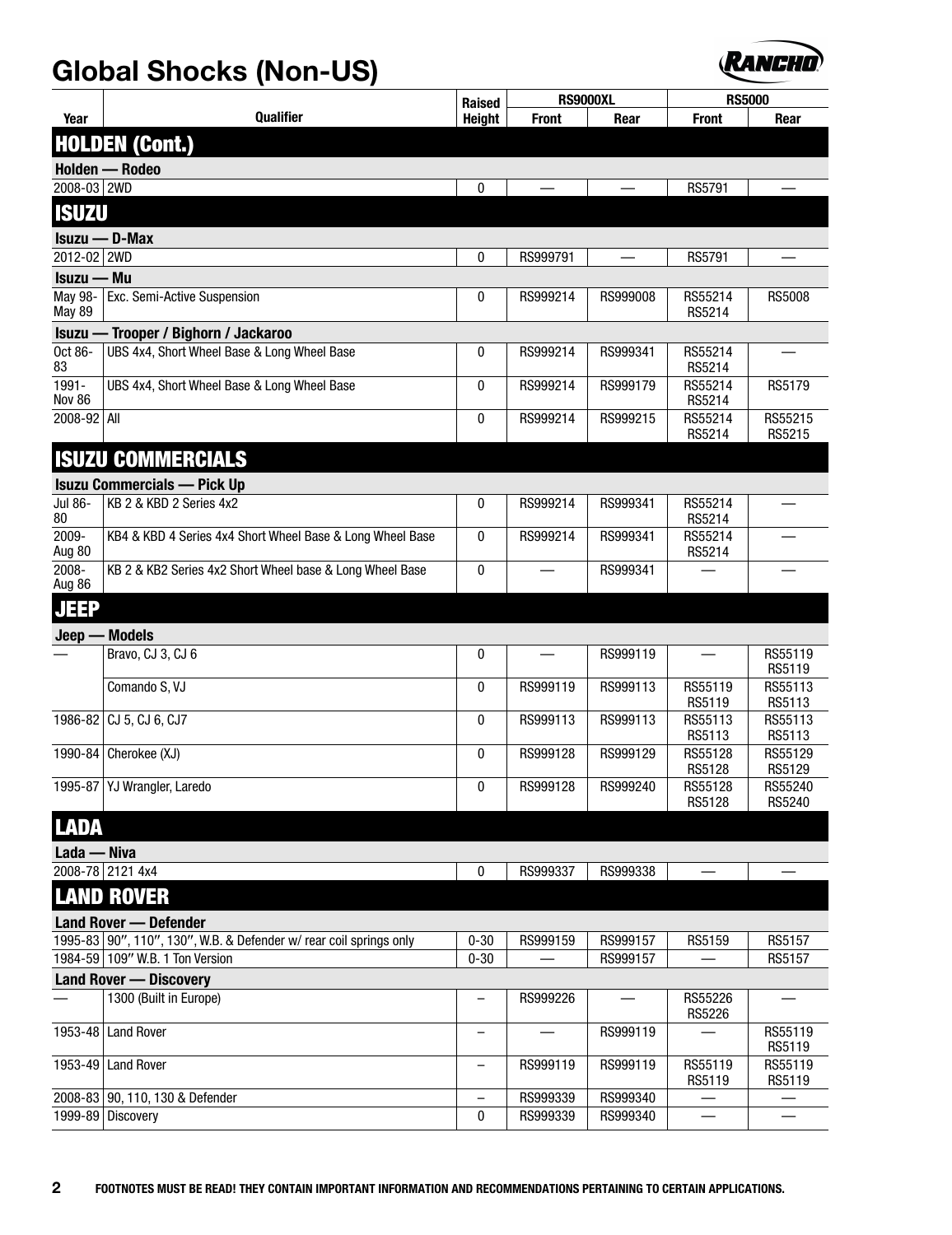

|                 |                                                                    | <b>Raised</b> |              | RS9000XL | <b>RS5000</b>             |                   |
|-----------------|--------------------------------------------------------------------|---------------|--------------|----------|---------------------------|-------------------|
| Year            | Qualifier                                                          | <b>Height</b> | <b>Front</b> | Rear     | <b>Front</b>              | Rear              |
|                 |                                                                    |               |              |          | <b>LAND ROVER (Cont.)</b> |                   |
|                 | Land Rover - Discovery (Cont.)                                     |               |              |          |                           |                   |
|                 | 2005-99 Discovery - Excluding Active Roll & Rear Air Suspsension   | $\mathbf{0}$  |              | RS999361 |                           |                   |
|                 | 2005-00 Discovery with Active Roll - Exc. Rear Air Suspension      | 0             |              |          |                           |                   |
|                 | 2005-01 Discovery with Rear Air Suspsension - Exc. Active Roll     | 0             | RS999361     | RS999361 |                           |                   |
|                 | 2005-02 Discovery with Active Roll & Rear Air Suspension           | $\mathbf{0}$  | RS999362     | RS999361 |                           |                   |
|                 | Land Rover - Discovery Type 2                                      |               |              |          |                           |                   |
|                 | 2003-99 $w$ air susp                                               | 0             |              | RS999361 |                           |                   |
|                 | <b>Land Rover - Land Rover</b>                                     |               |              |          |                           |                   |
| 1949-48 All     |                                                                    | 0             |              | RS999119 |                           | RS55119           |
| 1953-49 All     |                                                                    | $\mathbf{0}$  | RS999119     | RS999119 | RS55119                   | RS55119           |
|                 |                                                                    |               |              |          | RS5119                    | RS5119            |
| 1958-53         | Land Rover 107" Wheel Base                                         | 0             |              | RS999226 |                           | RS55226           |
|                 | 2008-83 90, 110, 130 Defender                                      | 0             | RS999339     | RS999340 | $\overline{\phantom{a}}$  | RS5226            |
|                 | 1300                                                               | $\mathbf{0}$  | RS999226     |          | RS55226                   |                   |
|                 |                                                                    |               |              |          | <b>RS5226</b>             |                   |
|                 | 1300 (Built in Europe)                                             | 0             | RS999226     |          | RS55226                   |                   |
|                 |                                                                    |               |              |          | <b>RS5226</b>             |                   |
|                 | <b>Land Rover - Range Rover</b>                                    |               |              |          |                           |                   |
|                 | 1994-70 Chassis # GA417084 - Exc. Air Susp                         | 0             | RS999339     | RS999340 |                           |                   |
| 2002-99 All     |                                                                    | $\mathbf{0}$  | RS999362     | RS999363 |                           |                   |
|                 | 1994-70 Range Rover Chassis Number GA417084 - Exc. Air Supspension | 0             | RS999339     | RS999340 |                           |                   |
| 1994-<br>Aug 92 | Range Rover with Air Suspension                                    | $\mathbf{0}$  | RS999207     |          | RS55207                   |                   |
|                 |                                                                    |               |              |          |                           |                   |
|                 |                                                                    |               |              |          |                           | <b>RS5207</b>     |
|                 |                                                                    |               |              |          |                           |                   |
|                 | All                                                                |               |              |          |                           |                   |
|                 |                                                                    |               |              |          |                           | <b>LAND ROVER</b> |
|                 |                                                                    |               |              |          |                           |                   |
|                 | <b>Land Rover - Range Rover</b>                                    |               |              |          |                           |                   |
|                 | 1996-94 Range Rover Classic - Exc. Air Suspension                  | 0             | RS999339     | RS999340 |                           |                   |
|                 | Range Rover Classic with Air Spuspension                           | $\mathbf{0}$  | RS999207     |          | RS55207                   |                   |
|                 |                                                                    |               |              |          |                           | <b>RS5207</b>     |
|                 |                                                                    |               |              |          |                           |                   |
|                 | $\mathsf{All}$                                                     |               |              |          |                           |                   |
|                 |                                                                    |               |              |          |                           |                   |
|                 |                                                                    |               |              |          |                           | <b>LAND ROVER</b> |
|                 | <b>Land Rover - Range Rover</b>                                    |               |              |          |                           |                   |
|                 | 2002-94 Range Rover with Air Suspension                            | 0             | RS999362     | RS999363 |                           |                   |
|                 | <b>Land Rover - Santana</b>                                        |               |              |          |                           |                   |
|                 | Santana, 88, 2.5 DC & 2500 DC                                      | 0             |              | RS999226 |                           | RS55226           |
|                 |                                                                    |               |              |          |                           | RS5226            |
|                 |                                                                    |               |              |          |                           | <b>MAZDA</b>      |
|                 | Mazda - Proceed                                                    |               |              |          |                           |                   |
| Feb 99-         | <b>U66M</b>                                                        | 0             |              |          | RS5039                    | RS5114            |
| <b>Nov 89</b>   |                                                                    |               |              |          |                           |                   |
|                 | <b>Mazda — Proceed Marvie</b>                                      |               |              |          |                           |                   |
| Feb 99-         | UV66R, UVL6R, UV56R                                                | 0             |              |          | RS5039                    | RS5114            |
| Dec 90          |                                                                    |               |              |          |                           |                   |
|                 |                                                                    |               |              |          |                           |                   |
|                 |                                                                    |               |              |          |                           |                   |
|                 |                                                                    |               |              |          |                           |                   |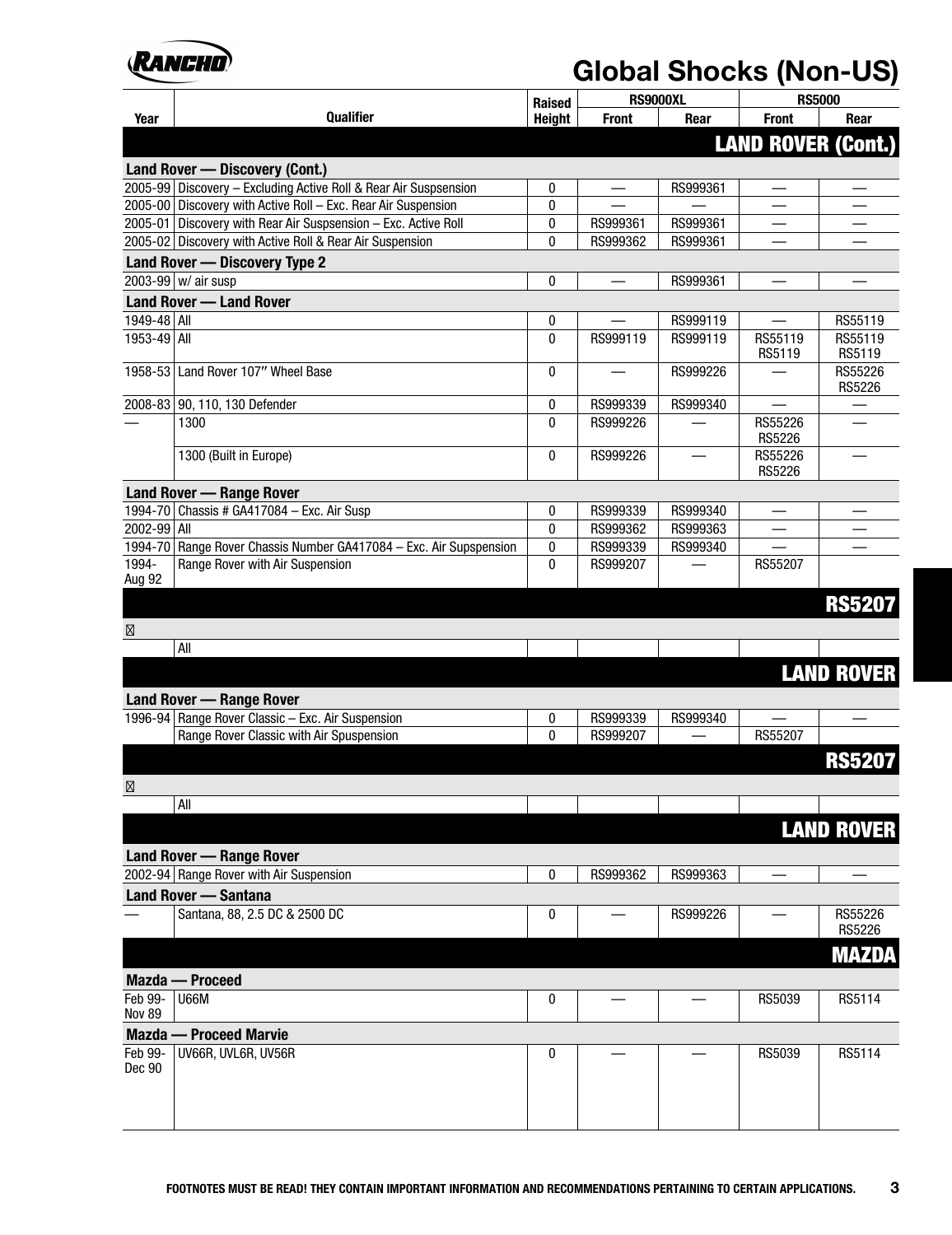

|                                 |                                                                                                                  | <b>Raised</b> | <b>RS9000XL</b> |          | <b>RS5000</b>            |                   |  |  |  |
|---------------------------------|------------------------------------------------------------------------------------------------------------------|---------------|-----------------|----------|--------------------------|-------------------|--|--|--|
| Year                            | <b>Qualifier</b>                                                                                                 | <b>Height</b> | <b>Front</b>    | Rear     | <b>Front</b>             | Rear              |  |  |  |
|                                 | <b>MITSUBISHI</b>                                                                                                |               |                 |          |                          |                   |  |  |  |
|                                 | Mitsubishi — Jeep                                                                                                |               |                 |          |                          |                   |  |  |  |
| Jun 98-<br>61                   | J57 2.6, J50 - Exc. J57 2.6                                                                                      | 0             |                 |          | RS55113<br>RS5113        | RS55113<br>RS5113 |  |  |  |
|                                 | 1985-54 CJ, J3, J3R, J52, J54, J56, J58                                                                          | 0             | RS999335        | RS999335 | RS55119<br>RS5119        | RS55119<br>RS5119 |  |  |  |
|                                 | Mitsubishi — Pajero / Shogun                                                                                     |               |                 |          |                          |                   |  |  |  |
| Feb 91-<br>Apr 82               | L 042 G, L 043 G, L 044 G, L 047 G, L 048 G, L 049 G, P 25 L                                                     | 0             |                 | RS999118 |                          | RS55118<br>RS5118 |  |  |  |
| Feb 91-<br><b>Jun 89</b>        | L 141 G, L 144 G, L 146 G, L 149 G                                                                               | 0             |                 |          | $\overline{\phantom{0}}$ | RS5203            |  |  |  |
|                                 | 2008-91 V 21, V 24, V 41, V 44, V 46 - Exc. 3.0 V 6, 3.5 V 6 & Cars with<br>electronic adjustable shock absorber | 0             | RS999223        | RS999213 | RS5223                   | RS5213            |  |  |  |
| 2008-99                         | Pajero Sport 2.5 D, K 94 W                                                                                       | 0             | RS999223        | RS999364 | RS5223                   |                   |  |  |  |
|                                 | Pajero Sport 3.0 3.0 K 96 W                                                                                      | 0             | RS999223        | RS999364 | RS5223                   |                   |  |  |  |
| $2008 -$<br>Sep 99              | V 64 W, V 65 W, V 68 W, V 74 W, V 75 W, V 78 W                                                                   | 0             | RS999802        | RS999365 |                          |                   |  |  |  |
|                                 | Mitsubishi — Strada                                                                                              |               |                 |          |                          |                   |  |  |  |
| May 97-   All<br>May 91         |                                                                                                                  | 0             |                 | RS999333 |                          | RS5116            |  |  |  |
|                                 | Mitsubishi - Triton / L200                                                                                       |               |                 |          |                          |                   |  |  |  |
|                                 | 1996-86 4x4: 2000 - K22T, 2500D - K24T, 2000 - K32T, 2600 - K33T,<br>2500 TD - K34T                              | 0             |                 |          | RS5602                   | RS55118<br>RS5118 |  |  |  |
|                                 | 2005-96 GLX, HPE                                                                                                 | 0             |                 | RS999350 | RS55609<br>RS5609        |                   |  |  |  |
|                                 | 2006-96   4x4: 2400 - K75T, 2500 TD - K74T                                                                       | 0             | RS999322        | RS999010 |                          | RS5010            |  |  |  |
|                                 | 2012-06 ML Series, MN Series                                                                                     | $\mathbf{0}$  | RS999801        | RS999118 |                          |                   |  |  |  |
| <b>NISSAN</b>                   |                                                                                                                  |               |                 |          |                          |                   |  |  |  |
|                                 | Nissan — Caravan                                                                                                 |               |                 |          |                          |                   |  |  |  |
| $2012 -$<br><b>Nov 87</b>       | 4WD                                                                                                              | 0             | RS999214        | RS999334 |                          |                   |  |  |  |
| Apr 01-<br>Sep 86               | 2WD                                                                                                              | 0             |                 | RS999113 |                          |                   |  |  |  |
|                                 | Nissan - Datsun                                                                                                  |               |                 |          |                          |                   |  |  |  |
| Jan 97-<br>Jan 82               | 4WD                                                                                                              | 0             |                 | RS999113 | RS55605<br><b>RS5605</b> | RS55113<br>RS5113 |  |  |  |
| Aug 02-<br>Aug 85               | 2WD                                                                                                              | 0             |                 | RS999113 |                          | RS55113<br>RS5113 |  |  |  |
|                                 | Nissan - Mistral                                                                                                 |               |                 |          |                          |                   |  |  |  |
| <b>Jul 98-</b><br><b>Jun 94</b> | 4WD                                                                                                              | 0             | RS999214        | RS999118 | RS55214<br>RS5214        | RS55118<br>RS5118 |  |  |  |
|                                 | Nissan - Pathfinder                                                                                              |               |                 |          |                          |                   |  |  |  |
|                                 | 1993-87 WD 21 - Exc. Cars with electronic adjustable shock absorbers                                             | 0             | RS999214        | RS999118 | RS55214<br>RS5214        | RS55118<br>RS5118 |  |  |  |
|                                 |                                                                                                                  | 0             | RS999322        | RS999344 |                          |                   |  |  |  |
| Nissan -                        | - Patrol                                                                                                         |               |                 |          |                          |                   |  |  |  |
| Jun 82-<br>80                   | 160/260                                                                                                          | 0             | RS999204        |          |                          | RS55117<br>RS5117 |  |  |  |
| 2008-<br>Apr 89                 | 160/260/743 (NMISA)                                                                                              | 0             | RS999204        | RS999344 |                          |                   |  |  |  |
| 2014-98                         | 4WD GU/GUII                                                                                                      | 0             | RS999342        | RS999343 |                          |                   |  |  |  |
| Sep 97-<br>Aug 87               | Y60 Short Wheel Base & Long Wheel Base                                                                           | 0             | RS999342        | RS999343 |                          |                   |  |  |  |
| 2008-<br>Oct 97                 | Y61 Short Wheel Base & Long Wheel Base                                                                           | 0             | RS999201        | RS999202 |                          | RS5202            |  |  |  |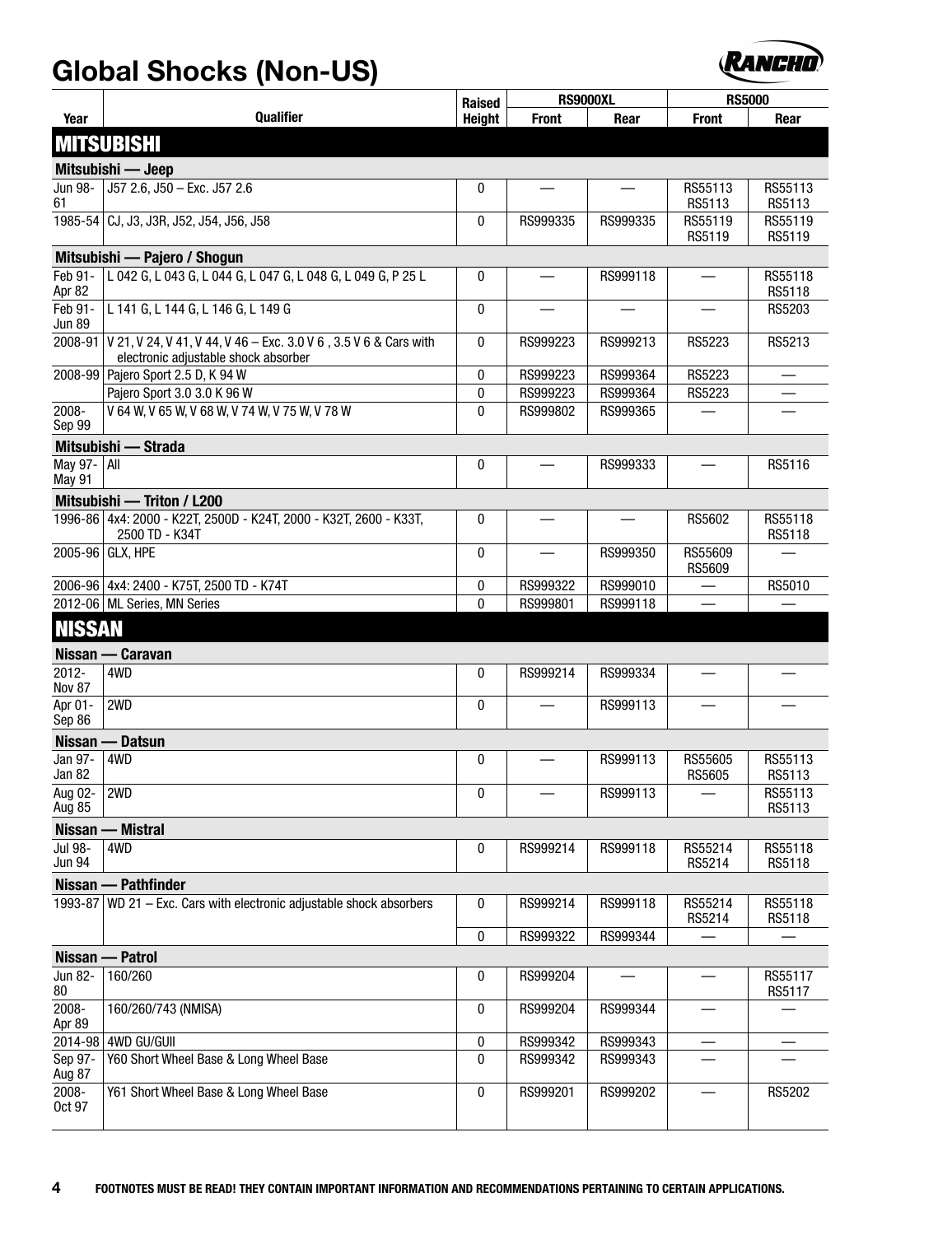

|                          |                                                                      | <b>Raised</b> | <b>RS9000XL</b> |                          |                   | <b>RS5000</b>         |  |
|--------------------------|----------------------------------------------------------------------|---------------|-----------------|--------------------------|-------------------|-----------------------|--|
| Year                     | Qualifier                                                            | <b>Height</b> | <b>Front</b>    | Rear                     | <b>Front</b>      | Rear                  |  |
|                          |                                                                      |               |                 |                          |                   | <b>NISSAN (Cont.)</b> |  |
| Nissan -                 | - Safari                                                             |               |                 |                          |                   |                       |  |
| Oct 87-<br>Aug 82        | 4WD                                                                  | 0             |                 | RS999334                 |                   | RS55117<br>RS5117     |  |
| Nov 02-<br>Nov 87        | 4WD                                                                  | 0             | RS999201        | RS999202                 | RS5201            | RS5202                |  |
|                          | Nissan - Terrano II                                                  |               |                 |                          |                   |                       |  |
| 2008-<br>Feb 93          | R 20 2 Door Hard Top with Short Wheel Base                           | 0             | RS999322        | RS999344                 |                   |                       |  |
| Sep 95-<br>Aug 86        | WD 21 - Exc. Cars with electronic adjustable shock absorbers         | 0             | RS999214        | RS999118                 | RS55214<br>RS5214 | RS55118<br>RS5118     |  |
|                          | 1993-87 WD 21 - Exc. Cars with electronic adjustable shock absorbers | 0             | RS999322        | RS999344                 |                   |                       |  |
|                          | Nissan - Cab, King Cab, Navara                                       |               |                 |                          |                   |                       |  |
| 1978-65                  | 520, 521, 620                                                        | 0             | RS999214        | RS999334                 | RS55214<br>RS5214 |                       |  |
| Aug 85-<br>Oct 79        | 4x2 720 Series                                                       | 0             | RS999250        | RS999334                 |                   |                       |  |
| Dec 81-<br><b>Oct 79</b> | 4x4 720 Series, King Cab                                             | 0             | RS999250        | RS999334                 |                   |                       |  |
| Aug 85-<br>Jan 82        | 4x4 720 Series, King Cab                                             | 0             | RS999250        | RS999334                 |                   |                       |  |
| Jan 98-<br>Sep 85        | 4x2 GD21                                                             | 0             | RS999214        | $\overline{\phantom{m}}$ | RS55214<br>RS5214 | RS55113<br>RS5113     |  |
|                          | 4x4 MD21                                                             | 0             | RS999188        |                          | RS5188            |                       |  |
| Jul 05-<br>Feb 98        | 4x2 D 22                                                             | 0             | RS999214        |                          | RS55214<br>RS5214 | RS55113<br>RS5113     |  |
|                          | 4x4 D 22                                                             | 0             | RS999188        | RS999341                 | RS5188            |                       |  |
| Dec 81-<br>Oct 79        | 4x4 720 Series                                                       | 0             | RS999250        | RS999334                 |                   |                       |  |
| Aug 85-<br>Jan 82        | 4x4 720 Series                                                       | 0             | RS999250        | RS999334                 |                   |                       |  |
| 2012-05 4WD              |                                                                      | 0             | RS999787        | RS999311                 |                   |                       |  |
|                          |                                                                      |               |                 |                          |                   | <b>OPEL</b>           |  |
|                          | Opel - Frontera                                                      |               |                 |                          |                   |                       |  |
| Sep 95-<br>91            | 2 Door Frontera Sport with Leaf Spring                               | 0             | RS999214        |                          | RS55214<br>RS5214 | RS55118<br>RS5118     |  |
|                          | 4 Door Frontera with Leaf Spring                                     | 0             | RS999214        | RS999341                 | RS55214<br>RS5214 |                       |  |
| 1999-<br>Sep 95          | Frontera with Coil Spring                                            | 0             | RS999318        | RS999215                 |                   | RS55215<br>RS5215     |  |
| 2008-99                  | 2 Door Frontera                                                      | 0             | RS999214        |                          | RS55214<br>RS5214 |                       |  |
|                          | 4 Door Frontera                                                      | 0             | RS999318        | —                        |                   |                       |  |
| $Opel -$                 | - Monterey                                                           |               |                 |                          |                   |                       |  |
| Mar 95-<br>92            | Monterey                                                             | 0             | RS999214        | RS999215                 | RS55214<br>RS5214 | RS55215<br>RS5215     |  |
| 2008-<br>Apr 95          | Monterey                                                             | 0             |                 | RS999215                 |                   | RS55215<br>RS5215     |  |
|                          |                                                                      |               |                 |                          |                   | <b>RENAULT</b>        |  |
|                          | <b>Renault — Jeep (See Jeep Listing)</b>                             |               |                 |                          |                   |                       |  |
|                          | 1986-82 CJ 5, CJ 6, CJ 7                                             | 0             | RS999113        | RS999113                 | RS55113<br>RS5113 | RS55113<br>RS5113     |  |
|                          | 1990-84 Cherokee $(XJ)$                                              | 0             | RS999128        | RS999129                 | RS55128<br>RS5128 | RS55129<br>RS5129     |  |
| 1995-87                  | YJ Wrangler, Laredo                                                  | 0             | RS999128        | RS999240                 | RS55128<br>RS5128 | RS55240<br>RS5240     |  |
|                          |                                                                      |               |                 |                          |                   |                       |  |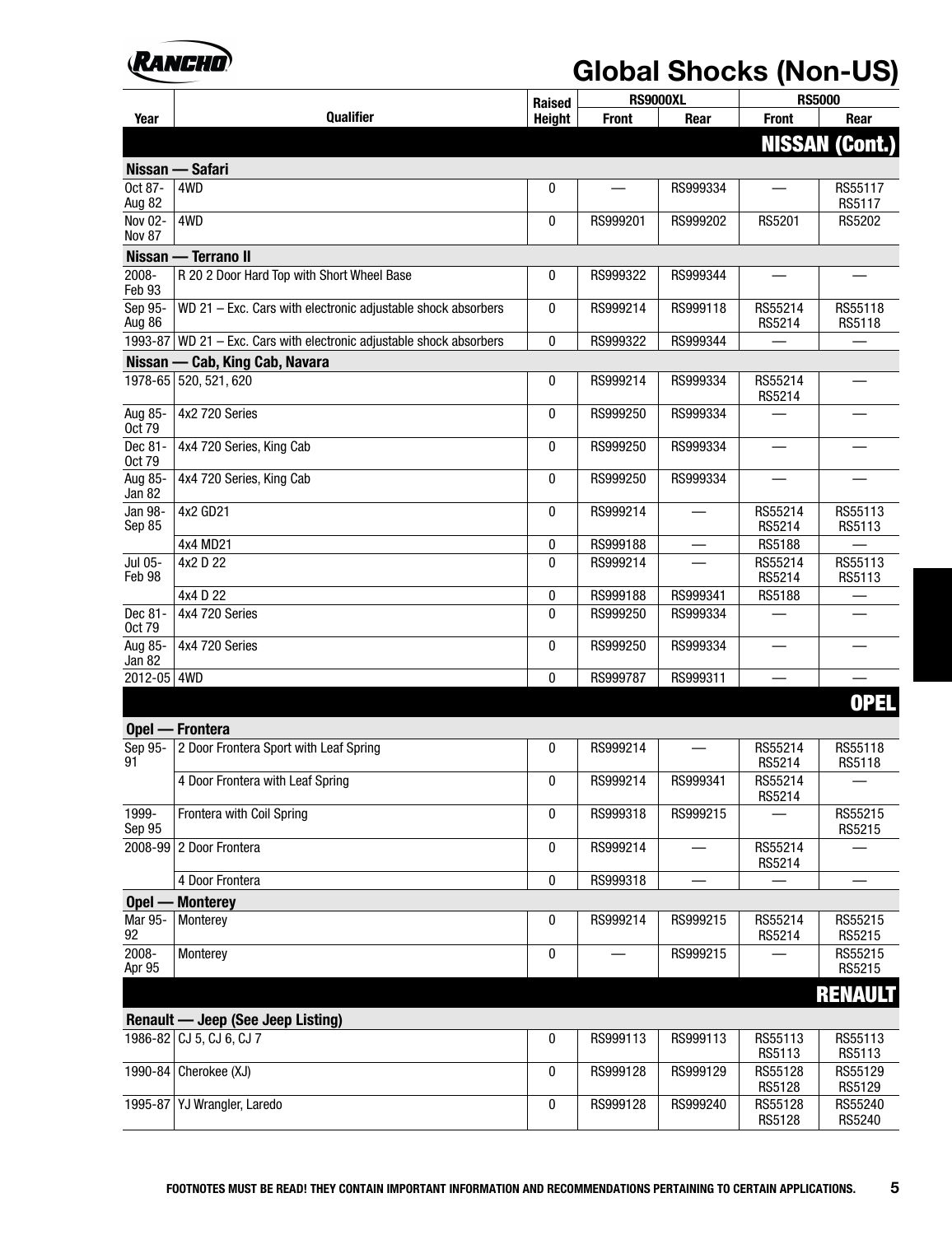

|                              |                                                                | Raised        | <b>RS9000XL</b> |                      | <b>RS5000</b>     |                   |
|------------------------------|----------------------------------------------------------------|---------------|-----------------|----------------------|-------------------|-------------------|
| Year                         | <b>Qualifier</b>                                               | <b>Height</b> | <b>Front</b>    | Rear                 | <b>Front</b>      | Rear              |
|                              | <b>SSANG YONG</b>                                              |               |                 |                      |                   |                   |
|                              | <b>Ssang Yong — Family</b>                                     |               |                 |                      |                   |                   |
|                              | R, RS, RV with Rear Coil Spring                                | 0             | RS999214        | RS999338             | RS55214<br>RS5214 |                   |
|                              | <b>Ssang Yong — Korando</b>                                    |               |                 |                      |                   |                   |
|                              | 4x4 K 4 with Short Wheel Base & Long Wheel Base                | 0             | RS999335        | RS999113             | RS55119<br>RS5119 | RS55113<br>RS5113 |
| 2008-<br><b>Jul 96</b>       | 4x4 KJ                                                         | 0             | RS999214        | RS999186             | RS55214<br>RS5214 | RS5186            |
|                              | <b>Ssang Yong - Musso</b>                                      |               |                 |                      |                   |                   |
| Oct 95-<br>Oct 93            | 4x4 Normal & Heavy Duty Musso                                  | 0             | RS999214        |                      | RS55214<br>RS5214 | RS55115<br>RS5115 |
| 2008-<br>Oct 95              | <b>Musso</b>                                                   | 0             | RS999214        |                      | RS55214<br>RS5214 | RS55115<br>RS5115 |
| <b>SUZUKI</b>                |                                                                |               |                 |                      |                   |                   |
|                              | Suzuki — Escudo / Grand Vitara / Santana / Vitara              |               |                 |                      |                   |                   |
|                              | 1990-85 4WD Santana                                            | 40            |                 | RS999119             | RS5167            | RS55119           |
| 2005-<br><b>May 98</b>       | <b>Grand Vitara</b>                                            | $\mathbf{0}$  |                 | RS999349             |                   |                   |
|                              | 2005-03 Grand Vitara XL                                        | 0             |                 | RS999366             |                   |                   |
|                              | 2008-89 2 Door Vitara with Short Wheel Base                    | 0             |                 | RS999349             |                   |                   |
|                              | 2008-91 4 Door Vitara with Long Wheel Base                     | 0             |                 | RS999349             |                   |                   |
|                              | Suzuki — Jimny 410, 413, 550 / Samurai                         |               |                 |                      |                   |                   |
|                              | LJ 80, LJ 8- Q, LJ 8- V<br>1985-82 4WD LJ413                   | 0             | RS999347        | RS999348<br>RS999119 |                   |                   |
|                              | 1987-81 SJ 410, Sj 413, Sj 413-4, SJ 413-5, SJ 413-6, SJ 413-7 | $0 - 30$<br>0 | RS999347        | RS999348             | RS5167            | RS55119           |
|                              | 1987-85 4WD LJ413                                              | $0 - 30$      |                 | RS999113             | RS55117<br>RS5117 | RS55113           |
|                              | 1988-78 4WD LJ10, SJ10                                         | $0 - 30$      |                 | RS999119             | RS5136            | RS55119           |
|                              | 2008-87 SJ 413 Samurai with Leaf Spring                        | 0             | RS999347        | RS999348             |                   |                   |
|                              | 2008-98 SN 413 Jimny                                           | 0             | RS999345        | RS999346             |                   |                   |
|                              | Suzuki - X-90                                                  |               |                 |                      |                   |                   |
| 2000-<br>Sep 95              | 1.616V                                                         | 0             |                 | RS999349             |                   |                   |
| <b>TOYOTA</b>                |                                                                |               |                 |                      |                   |                   |
|                              | Toyota - 4-Runner                                              |               |                 |                      |                   |                   |
| <b>Mar 89-</b><br>Dec 87     | <b>RN 61</b>                                                   | 0             | RS999145        | RS999353             | RS55145<br>RS5145 |                   |
| 2008-<br>Aug 89              | Hi-Lux Surf LN 130                                             | 0             | RS999145        | RS999352             | RS55145<br>RS5145 |                   |
|                              | Hi-Lux Surf VZN 130                                            | 0             | RS999145        | RS999352             | RS55145<br>RS5145 |                   |
| 2008-<br><b>Nov 95</b>       | Hi-Lux Surf RZN 180, RZN 185, VZN 185                          | 0             |                 | RS999187             | RS5187            |                   |
|                              | <b>Toyota - Bandeirante</b>                                    |               |                 |                      |                   |                   |
| 1993-84 All                  |                                                                | 0             | RS999113        | RS999113             |                   |                   |
|                              | Toyota - Granvia / Hi-Ace                                      |               |                 |                      |                   |                   |
| May 02-<br>Apr 95            | 2WD                                                            | 0             | RS999250        | RS999292             |                   |                   |
|                              | Toyota - Hi-Lux Pickup                                         |               |                 |                      |                   |                   |
| Apr 72-<br>Mar <sub>68</sub> | 4x2 10 Series (RN)                                             | 0             |                 |                      | RS5602            |                   |
| Jul 78-<br>May 72            | 4x2 20 Series (RN)                                             | 0             |                 |                      | RS5602            |                   |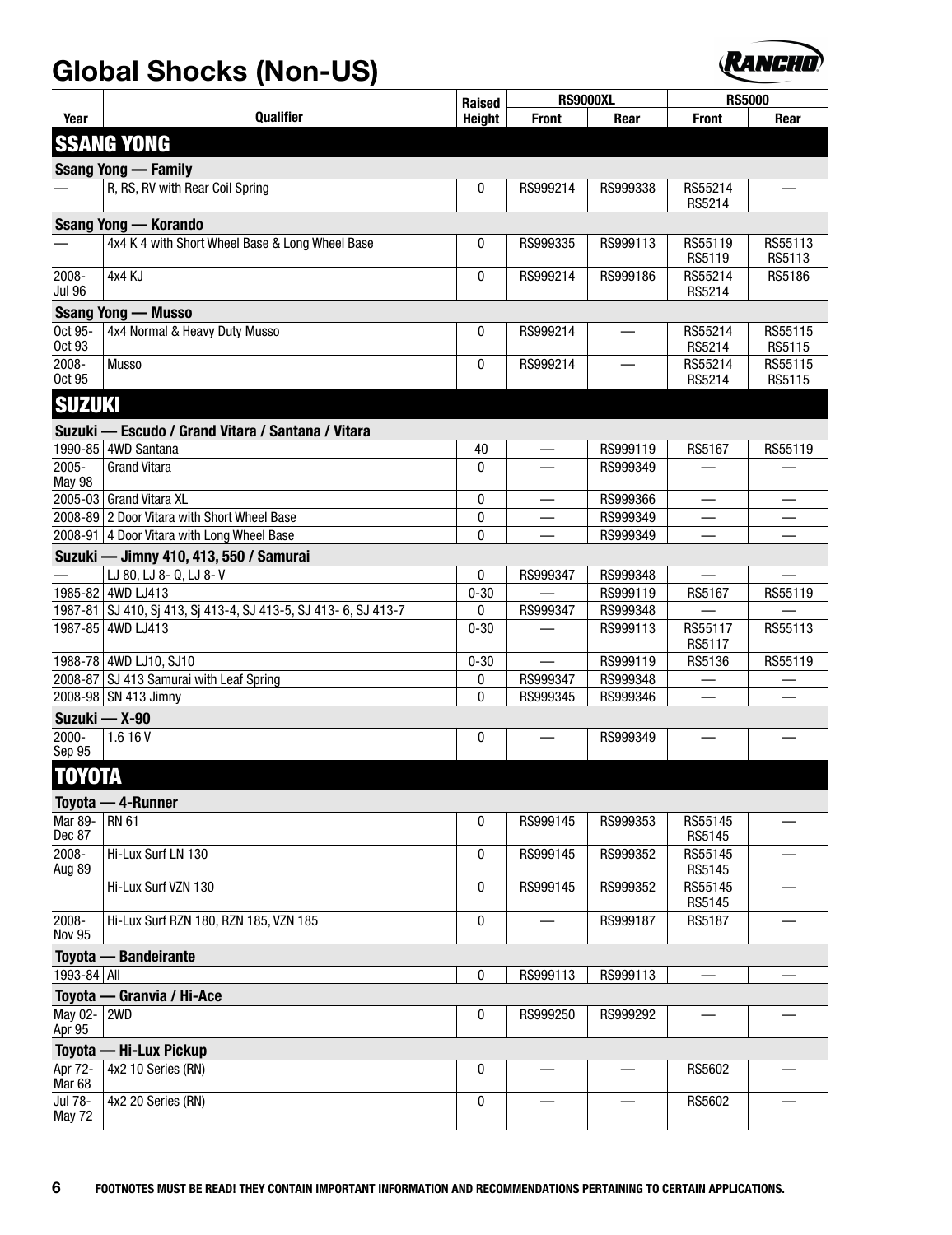

|                           |                                                   | Raised        | <b>RS9000XL</b> |                      | <b>RS5000</b>                                 |                       |
|---------------------------|---------------------------------------------------|---------------|-----------------|----------------------|-----------------------------------------------|-----------------------|
| Year                      | <b>Qualifier</b>                                  | <b>Height</b> | <b>Front</b>    | Rear                 | <b>Front</b>                                  | Rear                  |
|                           |                                                   |               |                 |                      |                                               | <b>TOYOTA (Cont.)</b> |
|                           | Toyota - Hi-Lux Pickup (Cont.)                    |               |                 |                      |                                               |                       |
| Mar 84-<br>Aug 78         | 4x2 30, 40 Series (LN, RN)                        | 0             |                 | RS999113             | RS5602                                        | RS55113<br>RS5113     |
| Mar 84-<br>Jan 79         | 4x4 30 Series (LN, RN)                            | 0             | RS999136        |                      | RS5136                                        | RS5116                |
| Aug 91-<br><b>Nov 83</b>  | 4WD (Gen I)                                       | 0             | RS999136        | RS999144             | RS5136                                        | RS55144<br>RS5144     |
| Aug 97-<br><b>Nov 88</b>  | $\overline{\text{FR}}$                            | 0             |                 |                      | RS55609<br>RS5609                             | RS5601                |
| Apr 97-<br>Sep 91         | 4WD (Gen II)                                      | 0             | RS999145        | RS999180             | RS55145<br>RS5145                             |                       |
| Jul 98-                   | 4x2 50 Series (LN, RN, YN)                        | 0             |                 | RS999008             | RS5602                                        | <b>RS5008</b>         |
| Aug 83                    | 4x4 60 Series (YN, LN) with Leaf Spring           | 0             | RS999136        | RS999144             | RS5136                                        | RS55144<br>RS5144     |
| Aug 97-<br>Aug 88         | 4x2 80 Series (RN, LN, YN)                        | 0             |                 | RS999341             | RS55609<br>RS5609                             | RS5601                |
|                           | 4x4 100 Series (YN, LN) Non IFS                   | 0             | RS999136        | RS999144             | RS5136                                        | RS55144<br>RS5144     |
|                           | 4x4 100 Series (LN, RN) IFS                       | 0             | RS999145        | RS999353             | RS55145<br>RS5145                             |                       |
| 2005-<br>Aug 97           | 4x2 140, 150 Series (LN, RZN)                     | 0             |                 |                      | RS55609<br>RS5609                             | RS5116                |
| May 05-<br>Sep 97         | 4x4 160, 170 Series (LN, RZN, KZN)                | 0             | RS999145        | RS999144             | RS55145<br>RS5145                             | RS55144<br>RS5144     |
| 2008-<br><b>Jul 05</b>    | 4x2 15, 16 Series (TGN, GGN, KUN)                 | 0             |                 | RS999188             | RS5188                                        |                       |
| $2012 -$<br><b>Jul 05</b> | 4x4 25, 26 Series (GGN, KUN)                      | 0             | RS999782        | RS999144             |                                               | RS55144<br>RS5144     |
| <b>Toyota</b>             | - Hi-Lux Surf                                     |               |                 |                      |                                               |                       |
| May 89-<br>Sep 85         | 4WD (Japan)                                       | 0             | RS999145        | RS999180             | RS55145<br>RS5145                             | <b>RS5187</b>         |
|                           | 4WD (Middle East & New Zealand)                   | 0             |                 | RS999180             |                                               |                       |
|                           | 4WD (Ireland)                                     | 0             | RS999145        | RS999180             | RS55145<br>RS5145                             |                       |
| Nov 09-<br><b>May 89</b>  | 4WD                                               | $\mathbf{0}$  |                 | RS999187             |                                               | RS5187                |
| Jul 09-                   | 4WD - Exc. X-REAS (Japan)                         | 0             | RS999777        | RS999305             | —                                             |                       |
| <b>Nov 02</b>             | 4WD (Middle East, New Zealand, & Ireland)         | 0             |                 | RS999305             |                                               |                       |
|                           | Toyota — Kijang                                   |               |                 |                      |                                               |                       |
| 2011-03 2WD               |                                                   | 0             |                 | RS999351             |                                               |                       |
| Oct 85-                   | Toyota - Landcruiser<br>60 Series                 | 0             |                 |                      | RS5158                                        | RS55118               |
| Aug 80<br>1990-<br>Oct 85 | 60 Series                                         | 0             |                 |                      | RS5158                                        | RS55144<br>RS5144     |
| 1989-84                   | 75 Series (BJ 75, HJ 75)                          | 0             | RS999354        | RS999355             |                                               |                       |
|                           | 1997-90 80 Series (FJ 80, HDJ 80, HZJ 80, FZJ 80) | 0             | RS999356        | RS999357             |                                               |                       |
| Jan 75-<br>1961           | 40 Series (to Chassis 1911114)                    | 0             | RS999335        | RS999341             | RS55119                                       |                       |
| Oct 84-<br>1961           | 40 Series (from Chassis 1911115)                  | 0             | RS999335        | RS999118             | RS555119                                      | RS55118               |
| $1981 - 64$               | 4WD FJ45 Wagon                                    | $50 - 75$     | RS999113<br>200 | RS999116             | RS55113 <sup>25</sup><br>RS5113 <sup>25</sup> | RS5116                |
|                           |                                                   | 0             | RS999119<br>200 | RS999118             | RS5511925<br>RS5119 <sup>25</sup>             | RS55118               |
| Dec 89-<br>64             | 70 Series (BJ, FJ, HJ)                            | 0             | RS999354        | RS999144<br>RS999355 |                                               | RS55144<br>RS5144     |

[º½] Steering arm may contact shock body on RS5113, RS5119, RS999113 & RS999119 on FJ43 & FJ45. Install shock boot towards ground for additional clearance. [º¸¸] Steering arm may contact shock body on RS999113 & RS999119 on FJ43 & FJ45. Install shock boot towards ground for additional clearance.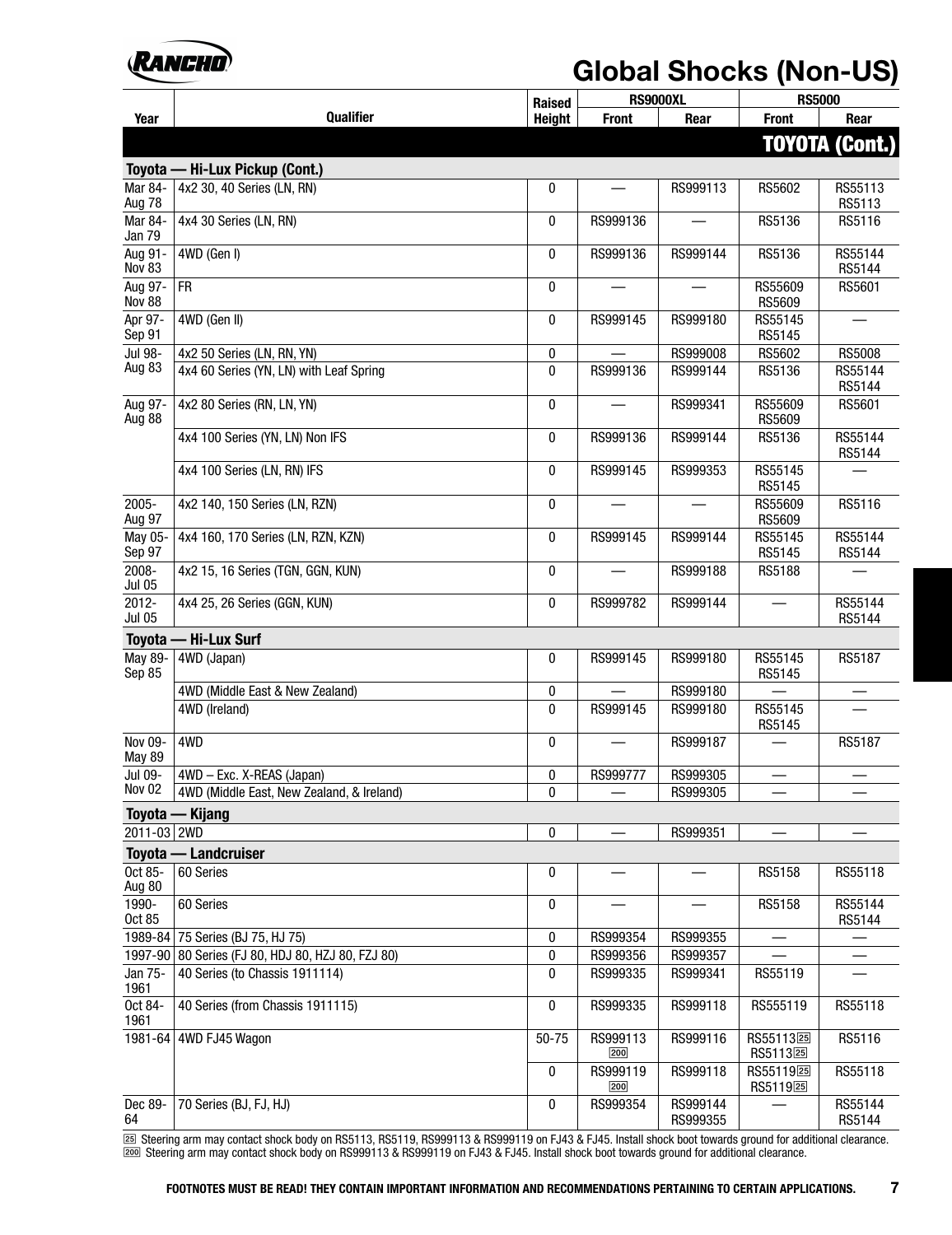

|                          |                                                                        | Raised        | <b>RS9000XL</b> |          | <b>RS5000</b>     |                   |
|--------------------------|------------------------------------------------------------------------|---------------|-----------------|----------|-------------------|-------------------|
| Year                     | <b>Qualifier</b>                                                       | <b>Height</b> | <b>Front</b>    | Rear     | <b>Front</b>      | Rear              |
|                          | <b>TOYOTA (Cont.)</b>                                                  |               |                 |          |                   |                   |
|                          | Toyota — Landcruiser (Cont.)                                           |               |                 |          |                   |                   |
| Dec 89-<br>84            | 70 Series (BJ, FJ, HJ) with Leaf Spring                                | 0             | RS999354        | RS999355 |                   |                   |
| 1993-90                  | 4WD LJ70/73                                                            | 0             | RS999158        | RS999144 | RS5158            | RS55144<br>RS5144 |
|                          | 1995-94 4WD KZJ70, KZJ73                                               | 0             | RS999158        | RS999144 | RS5158            | RS55144<br>RS5144 |
| Dec 98-<br>84            | LJ 70 (LJ73, RJ70, RJ73) with Coil Spring                              | 0             | RS999201        |          | RS5201            |                   |
| Aug 99-<br>90            | 70 Series (FZJ, HZJ, PZJ) with Leaf Spring                             | 0             | RS999158        | RS999144 | RS5158            | RS55144<br>RS5144 |
| Aug 99-<br>Apr 90        | HZJ 71, HZJ 74                                                         | 0             | RS999342        | RS999202 |                   |                   |
| 2007-                    | 78 Series (FZJ, HZJ, HDJ)                                              | 0             | RS999342        | RS999143 |                   | RS5143            |
| Aug 99                   | 79 Series (FZJ, HZJ)                                                   | 0             | RS999342        | RS999202 |                   | <b>RS5202</b>     |
| Jan 98-<br><b>Oct 89</b> | 80 Series (FJ, FZJ, HDJ, HZJ)                                          | 0             | RS999207        | RS999208 | RS55207<br>RS5207 | <b>RS5208</b>     |
| 2003-<br>Apr 96          | Prado                                                                  | 0             | RS999762        | RS999187 |                   |                   |
|                          | 2008-98 105 Series (Non IFS) (FZJ, HZJ)                                | 0             | RS999358        | RS999359 |                   |                   |
|                          | 100 (IFS) (HDJ, UZJ)                                                   | 0             | RS999358        | RS999359 |                   |                   |
|                          | $2008-03$ Prado – Exc. Cars with electronic adjustable shock absorbers | 0             | RS999777        | RS999357 |                   |                   |
|                          | Toyota - Landcruiser Prado                                             |               |                 |          |                   |                   |
|                          | 2002-97 90 Series, 95 Series                                           | 0             | RS999762        | RS999187 |                   |                   |
|                          | 2009-03 120 Series - Exc. TEMS & Active Control                        | 0             | RS999777        | RS999357 |                   |                   |
|                          | 2012-09 150 Series - Exc. TEMS & Active Control                        | 0             | RS999777        | RS999357 |                   |                   |
|                          | Toyota - Macho                                                         |               |                 |          |                   |                   |
| 1993-84 All              |                                                                        | 0             | RS999113        | RS999113 |                   |                   |
|                          | Toyota - Regius Van                                                    |               |                 |          |                   |                   |
| May 02-   2WD<br>Apr 97  |                                                                        | 0             | RS999250        | RS999292 |                   |                   |
|                          | <b>Toyota — Touring Hiace</b>                                          |               |                 |          |                   |                   |
| May 02-   2WD<br>Aug 99  |                                                                        | 0             | RS999250        | RS999292 |                   |                   |
| <b>TROLLER</b>           |                                                                        |               |                 |          |                   |                   |
|                          | <b>Troller — Jeep Troller</b>                                          |               |                 |          |                   |                   |
| $2011 - 01$ T4           |                                                                        | 0             | RS999350        | RS999350 |                   |                   |
| <b>VAUXHALL</b>          |                                                                        |               |                 |          |                   |                   |
|                          | <b>Vauxhall - Frontera</b>                                             |               |                 |          |                   |                   |
| Sep 95-<br>91            | 2 Door Frontera Sport with Leaf Spring                                 | 0             | RS999214        |          | RS55214<br>RS5214 | RS55118<br>RS5118 |
|                          | 4 Door Frontera with Leaf Spring                                       | 0             | RS999214        | RS999341 | RS55214<br>RS5214 |                   |
| 1999-<br>Sep 95          | Frontera with Coil Spring                                              | 0             | RS999318        | RS999215 |                   | RS55215<br>RS5215 |
|                          | 2008-99 2 Door Frontera                                                | 0             | RS999214        |          | RS55214<br>RS5214 |                   |
|                          | 4 Door Frontera                                                        | 0             | RS999318        |          |                   |                   |
|                          | <b>Vauxhall - Monterey</b>                                             |               |                 |          |                   |                   |
| Mar 95-<br>92            | Monterey                                                               | 0             | RS999214        | RS999215 | RS55214<br>RS5214 | RS5214            |
| 1997-<br>Apr 95          | Monterey                                                               | 0             |                 | RS999215 |                   | RS55215<br>RS5215 |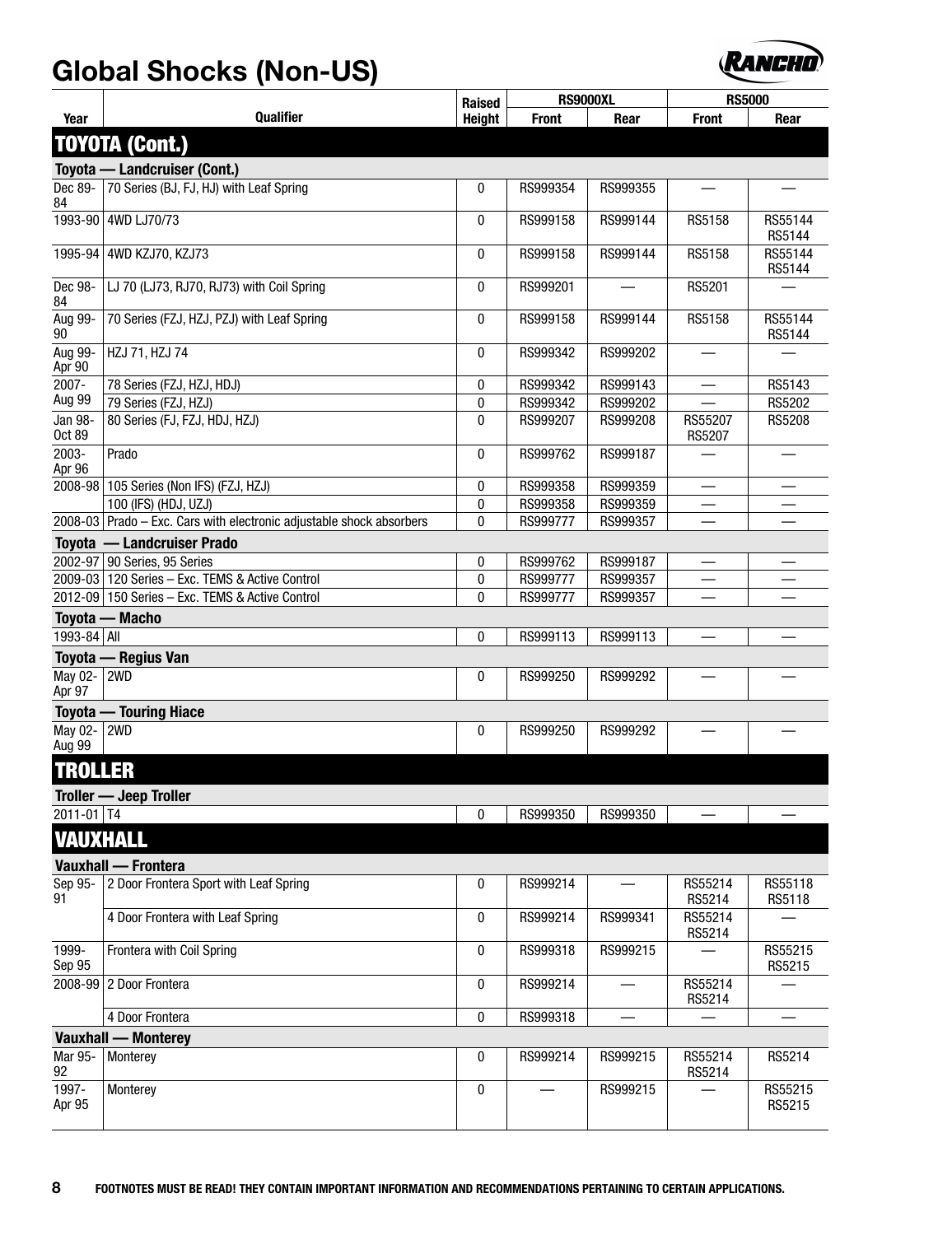

|               |                                     | <b>Raised</b>    | <b>RS9000XL</b> |          | <b>RS5000</b>                |                   |
|---------------|-------------------------------------|------------------|-----------------|----------|------------------------------|-------------------|
| Year          | <b>Qualifier</b>                    | <b>Height</b>    | <b>Front</b>    | Rear     | <b>Front</b>                 | Rear              |
|               |                                     |                  |                 |          | <b>VAUXHALL (Cont.)</b>      |                   |
|               | <b>Vauxhall - Monterey (Cont.)</b>  |                  |                 |          |                              |                   |
|               | 2008-98 Monterey                    | $\boldsymbol{0}$ |                 | RS999215 |                              | RS55215<br>RS5215 |
|               |                                     |                  |                 |          | <b>VOLKSWAGEN COMMERCIAL</b> |                   |
|               | <b>Volkswagen Commercial - Taro</b> |                  |                 |          |                              |                   |
| 2008-89 4x2   |                                     | $\boldsymbol{0}$ |                 | RS999341 | RS55609<br><b>RS5609</b>     |                   |
| Mar 97-<br>89 | 4x4                                 | $\boldsymbol{0}$ | RS999136        | RS999144 | RS5136                       | RS55144<br>RS5144 |
| Apr 97-<br>89 | 4x4 Extra Cab Taro CL, Taro GL      | 0                | RS999145        | RS999353 | RS55145<br>RS5145            |                   |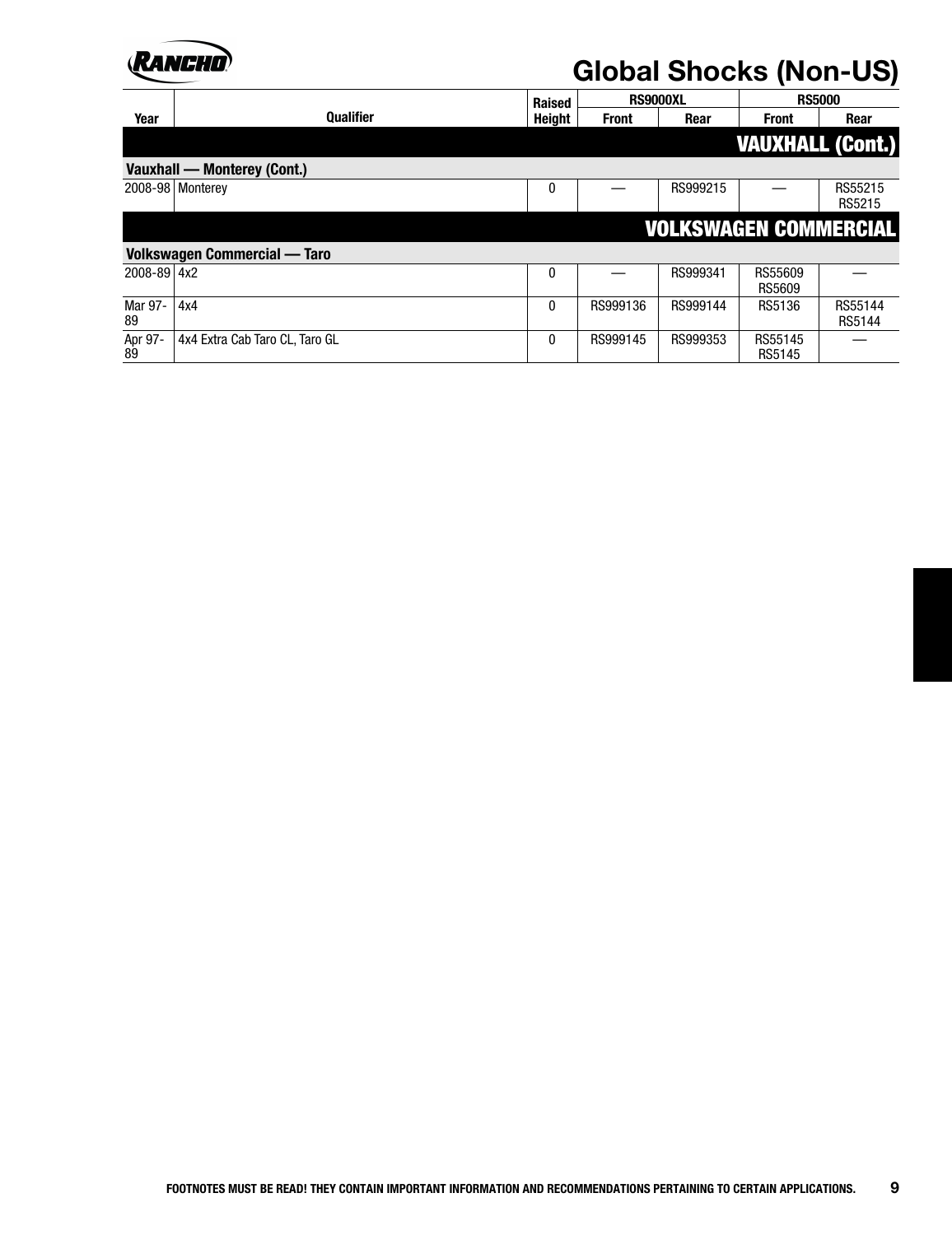#### **Global Suspension**



|                        |                                       |       | <b>Raised Height</b> | <b>Springs</b>                                   |                           |                           | <b>Shock Absorbers</b>          |
|------------------------|---------------------------------------|-------|----------------------|--------------------------------------------------|---------------------------|---------------------------|---------------------------------|
| Year                   | <b>Model</b>                          | Front | Rear                 | <b>Description</b>                               | Part No.                  | <b>Front</b>              | Rear                            |
| <b>FORD</b>            |                                       |       |                      |                                                  |                           |                           |                                 |
|                        |                                       |       |                      |                                                  |                           |                           |                                 |
| Ranger<br>$10/11 - on$ | PX 2.2DT 3.2DT                        |       |                      |                                                  |                           | <b>RS55778</b>            | <b>RS55020</b>                  |
|                        | 4x4 Utility                           | 0     | 0                    |                                                  |                           | G3G4                      | $\boxed{G5}$                    |
|                        | <b>Coil Spring IFS</b>                |       |                      |                                                  |                           |                           |                                 |
|                        | <b>PX 2.2DT</b>                       | 30    | $30 - 50$            | <b>Front Coil Spring</b>                         | <b>RS40003</b>            | <b>RS55778A</b>           | <b>RS55020A</b>                 |
|                        | 4x4 Utility<br><b>Coil Spring IFS</b> |       |                      | 0 to 85kg Load, 30mm<br>Lift at 0kg              | G2                        | G3[G4]                    | $\boxed{G5}$                    |
|                        | <b>PX 3.2DT</b>                       | 30    | $30 - 50$            | <b>Front Coil Spring</b>                         | <b>RS40004</b>            | <b>RS55778A</b>           | <b>RS55020A</b>                 |
|                        | 4x4 Utility                           |       |                      | 0 to 85kg Load, 30mm                             | G <sub>2</sub>            | G3G4                      | $\boxed{G5}$                    |
|                        | <b>Coil Spring IFS</b>                |       |                      | Lift at 0kg                                      |                           |                           |                                 |
| <b>HOLDEN</b>          |                                       |       |                      |                                                  |                           |                           |                                 |
| <b>Colorado</b>        |                                       |       |                      |                                                  |                           |                           |                                 |
| $06/12 -$              | <b>RG 2.8DT</b>                       | 0     | 0                    |                                                  |                           | <b>RS55779C</b>           | <b>RS55021A</b>                 |
| 26/04/13               | 4x4 Utility<br>Coil Spring IFS        |       |                      |                                                  |                           | G0G3                      | (Okg to GVM)                    |
|                        |                                       |       |                      |                                                  |                           | (0 to 85kg load)          | <b>RS55021D</b>                 |
|                        |                                       |       |                      |                                                  |                           |                           | (250kg to GVM)                  |
|                        |                                       | 30    | $25 - 45$            | <b>Front Coil Spring</b>                         | <b>RS40019</b>            | <b>RS55779B</b>           | <b>RS55021B</b>                 |
|                        |                                       |       |                      | 0 to 85kg Load, 30mm                             | G2 G8 G16                 | G0G3                      | (Okg to GVM)                    |
|                        |                                       |       |                      | Lift at 0kg                                      |                           | (0 to 85kg load)          | RS55021C                        |
|                        |                                       |       |                      |                                                  |                           |                           | (250kg to GVM)                  |
| $27/04/13 -$           | <b>RG 2.8DT</b>                       | 0     | $\mathbf{0}$         |                                                  |                           | <b>RS55779C</b>           | <b>RS55021A</b>                 |
| on                     | 4x4 Utility<br><b>Coil Spring IFS</b> |       |                      |                                                  |                           | G0 G3                     | (Okg to GVM)                    |
|                        |                                       |       |                      |                                                  |                           | (0 to 85kg load)          | <b>RS55021D</b>                 |
|                        |                                       |       |                      |                                                  |                           |                           | (250kg to GVM)                  |
|                        |                                       | 30    | $25 - 45$            | <b>Front Coil Spring</b>                         | <b>RS40038</b>            | <b>RS55779B</b>           | <b>RS55021B</b>                 |
|                        |                                       |       |                      | 0 to 85kg Load, 30mm<br>Lift at 0kg              | G0[G2]G8<br>G17           | G0 G3<br>(0 to 85kg load) | (Okg to GVM)                    |
|                        |                                       |       |                      | <b>Front Coil Spring</b>                         | <b>RS40047</b>            |                           | RS55021C                        |
|                        |                                       |       |                      | 90 to 120kg Load,                                | G0[G2]G8                  |                           | (250kg to GVM)                  |
|                        |                                       |       |                      | 30mm Lift at 90kg                                | G17                       |                           |                                 |
| <b>D-MAX</b>           |                                       |       |                      |                                                  |                           |                           |                                 |
| $6/12 - 0n$            | 3.0DT<br>4x4 Utility                  | 0     | 0                    |                                                  |                           | <b>RS55779A</b><br>G0[G3] | <b>RS55021A</b>                 |
|                        | Coil Spring IFS                       |       |                      |                                                  |                           | (0 to 85kg load)          | (Okg to GVM)                    |
|                        |                                       |       |                      |                                                  |                           |                           | <b>RS55021D</b>                 |
|                        |                                       |       |                      |                                                  |                           |                           | (250kg to GVM)                  |
|                        |                                       | 30    | $25 - 45$            | <b>Front Coil Spring</b><br>0 to 85kg Load, 30mm | RS40019<br>G <sub>2</sub> | <b>RS55779B</b><br>G0G3   | <b>RS55021B</b><br>(Okg to GVM) |
|                        |                                       |       |                      | Lift at 0kg                                      |                           | (0 to 85kg load)          |                                 |
|                        |                                       |       |                      |                                                  |                           |                           | <b>RS55021C</b>                 |
|                        |                                       |       |                      |                                                  |                           |                           | (250kg to GVM)                  |
| <b>MAZDA</b>           |                                       |       |                      |                                                  |                           |                           |                                 |
| <b>BT-50</b>           |                                       |       |                      |                                                  |                           |                           |                                 |
| $10/11 - on$           | B22 2.2DT B32 3.2DT                   | 0     | 0                    |                                                  |                           | <b>RS55778</b>            | <b>RS55020</b>                  |
|                        | 4x4 Utility<br><b>Coil Spring IFS</b> |       |                      |                                                  |                           | G3 G4                     | G5                              |

[G¸] Product in development. [Gº] Available in red only, packed and sold as pairs. [G»] Top mounting rubbers not included. Unit is compatible with OE rubbers. [G¼] Unit supplied with black plastic dirt shield. [G½] Unit supplied with welded metal dirt shield. [GÀ] To maintain 2/3 of OE rebound travel, long travel shock absorbers must be fitted. [G8]Coil Upper End - Ground Flat compatible with vehicles with flat OE top mount pad. [G17]Coil Upper End - Round compatible with vehicles with COIL SPRING STEPPED ISOLATOR GM Pt # 52057793.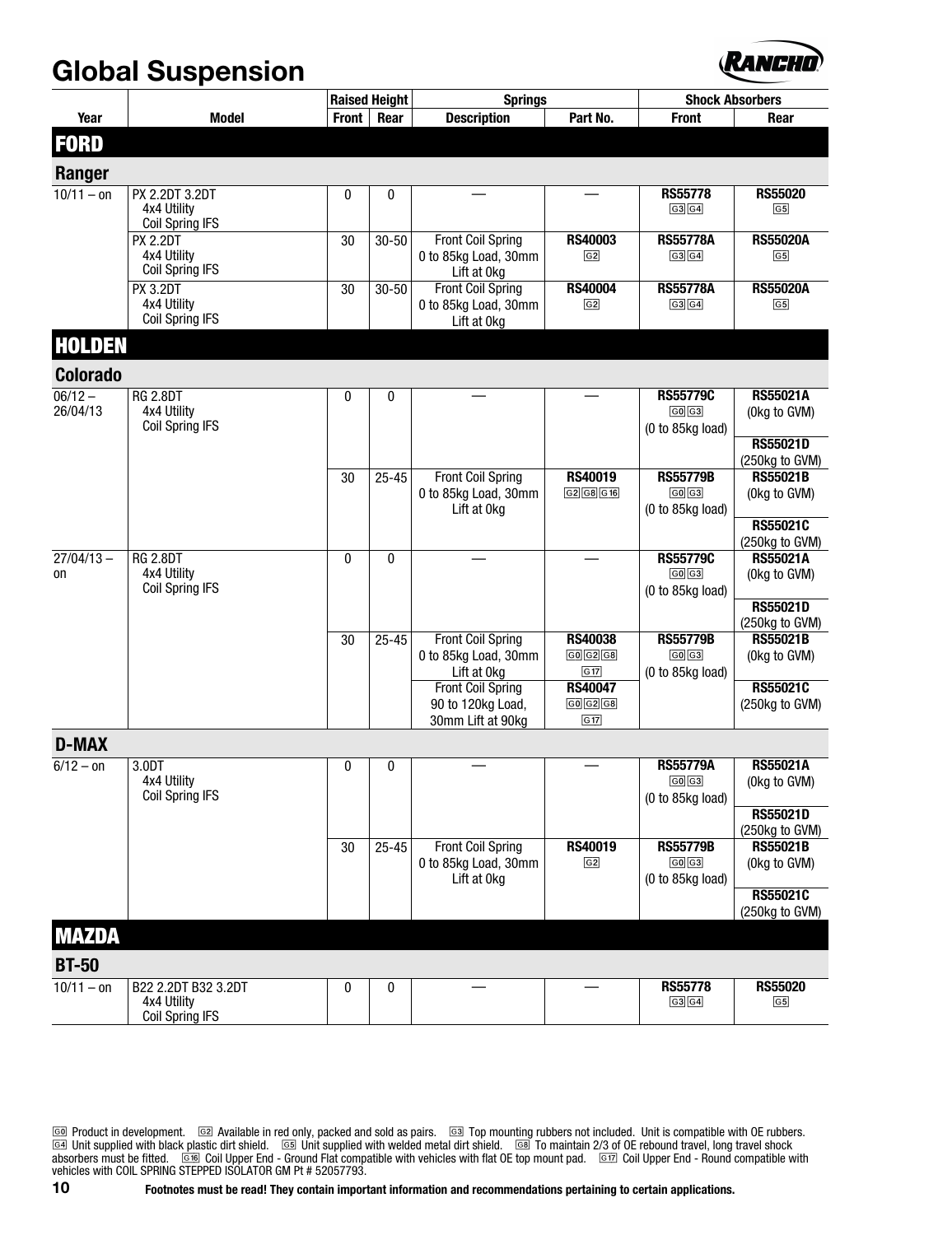## VANEHI

#### **Global Suspension**

|                            |                                                                                  |              | <b>Raised Height</b> | <b>Springs</b>                                                  |                                |                                                           | <b>Shock Absorbers</b>          |
|----------------------------|----------------------------------------------------------------------------------|--------------|----------------------|-----------------------------------------------------------------|--------------------------------|-----------------------------------------------------------|---------------------------------|
| Year                       | <b>Model</b>                                                                     | <b>Front</b> | Rear                 | <b>Description</b>                                              | Part No.                       | <b>Front</b>                                              | Rear                            |
|                            |                                                                                  |              |                      |                                                                 |                                |                                                           | <b>MAZDA</b>                    |
| <b>BT-50 (Cont.)</b>       |                                                                                  |              |                      |                                                                 |                                |                                                           |                                 |
| $10/11 - on$<br>(Cont.)    | <b>B22 2.2DT</b><br>4x4 Utility<br><b>Coil Spring IFS</b>                        | 30           | $30 - 50$            | <b>Front Coil Spring</b><br>0 to 85kg Load, 30mm<br>Lift at 0kg | <b>RS40003</b><br>$\sqrt{G2}$  | <b>RS55778A</b><br>G3 G4                                  | <b>RS55020A</b><br>$\boxed{G5}$ |
|                            | B32 3.2DT<br>4x4 Utility<br><b>Coil Spring IFS</b>                               | 30           | $30 - 50$            | <b>Front Coil Spring</b><br>0 to 85kg Load, 30mm<br>Lift at 0kg | <b>RS40004</b><br>$\boxed{G2}$ | <b>RS55778A</b><br>G3[G4]                                 | <b>RS55020A</b><br>$\boxed{G5}$ |
|                            |                                                                                  |              |                      |                                                                 |                                |                                                           | <b>MITSUBISHI</b>               |
|                            | <b>Challenger / Pajero Sport</b>                                                 |              |                      |                                                                 |                                |                                                           |                                 |
| $12/09 - 9/15$ PB PC 2.5DT | 4x4 Wagon<br><b>Coil Spring IFS</b>                                              | $\mathbf{0}$ | 0                    |                                                                 |                                | <b>RS55801</b><br>G3 G6                                   | <b>RS55113B</b>                 |
|                            |                                                                                  | 25           | 35                   | <b>Front Coil Spring</b><br>0 to 85kg Load, 20mm<br>Lift at 0kg | <b>RS40016</b><br>G2 G7        | <b>RS55801A</b><br>G3 G6                                  | <b>RS55364A</b>                 |
|                            |                                                                                  |              |                      | <b>Rear Coil Spring</b><br>0 to 85kg Load, 20mm<br>Lift at 0kg  | <b>RS40020</b><br>G2 G7        |                                                           |                                 |
| <b>Pajero</b>              |                                                                                  |              |                      |                                                                 |                                |                                                           |                                 |
| $\frac{1}{5/00 - 6}$ 14    | NM NP NS NT NW<br>3.2DT 4x4 LWB Wagon<br>Coil Spring IFS and IRS                 | 35           | 35                   | <b>Front Coil Spring</b><br>0 to 85kg Load, 35mm<br>Lift at 0kg | <b>RS40002</b><br>G0 G2        | <b>RS55802A</b><br>$\boxed{G0}$ $\boxed{G3}$ $\boxed{G6}$ | <b>RS55365A</b><br>$\boxed{60}$ |
|                            |                                                                                  |              |                      | <b>Rear Coil Spring</b><br>0 to 85kg Load, 35mm<br>Lift at 0kg  | <b>RS40015</b><br>G0G2         |                                                           |                                 |
| Triton / L200              |                                                                                  |              |                      |                                                                 |                                |                                                           |                                 |
|                            | 7/06 - 12/14 ML MN 2.5DT<br>4x4 Utility<br><b>Coil Spring IFS</b>                | $\mathbf{0}$ | 0                    |                                                                 |                                | <b>RS55801</b><br>G3 G6                                   | <b>RS55113A</b>                 |
|                            |                                                                                  | 20           | $20 - 40$            | <b>Front Coil Spring</b><br>0 to 85kg Load, 20mm<br>Lift at 0kg | <b>RS40016</b><br>G2G7         | <b>RS55801A</b><br>G3 G6                                  | <b>RS55118A</b>                 |
|                            |                                                                                  |              |                      |                                                                 |                                |                                                           | <b>NISSAN</b>                   |
| <b>Navara</b>              |                                                                                  |              |                      |                                                                 |                                |                                                           |                                 |
| $12/05 - 2/15$   D40 2.5DT | 4x4 Utility<br><b>Coil Spring IFS</b>                                            | 0            | 0                    |                                                                 |                                | <b>RS55787B</b><br>G0 G3 G6                               | <b>RS55311A</b>                 |
|                            |                                                                                  | 25           | $30 - 40$            | <b>Front Coil Spring</b><br>0 to 85kg Load, 25mm<br>Lift at 0kg | <b>RS40017</b><br>$G0$ $G2$    | <b>RS55787A</b><br>$G0$ $G3$ $G6$                         | <b>RS55209</b>                  |
| $3/15 - 0n$                | D23 Single Turbo<br>2.3DT 4x4 Utility<br>Coil Spring IFS and Coil Spring<br>rear | 0            | 0                    |                                                                 |                                | <b>RS55787E</b><br>G0[G3]G6                               | <b>RS55194A</b><br>$\boxed{60}$ |
|                            |                                                                                  | 30           | 30                   | <b>Front Coil Spring</b><br>0 to 85kg Load, 30mm<br>Lift at 0kg | <b>RS40035</b><br>G0[G2]G8     | <b>RS55787D</b><br>$G0$ $G3$ $G6$                         | <b>RS55264A</b><br>$G0$ $G15$   |
|                            |                                                                                  |              |                      | <b>Rear Coil Spring</b><br>Okg to GVM, 30mm Lift<br>at 0kg      | <b>RS40036</b><br>G0[G2]G8     |                                                           |                                 |

[G¸] Product in development. [Gº] Available in red only, packed and sold as pairs. [G»] Top mounting rubbers not included. Unit is compatible with OE rubbers. [G¼] Unit supplied with black plastic dirt shield. [G½] Unit supplied with welded metal dirt shield. [G¾] No dust protection supplied. Dust protection incorporated in OE top mount.  $\quad \text{G2}$  Check rebound travel at the wheel, 40mm of rebound travel must be maintained to ensure suspension is not in contact with rebound stops as this can result in reduced handling performance. Do not use coil spacers / trim packers that reduce rebound travel to less than 40mm.  $\quad \text{G8} \,$  To maintain 2/3 of OE rebound travel, long travel shock absorbers must be fitted. [G¹½] To avoid contact or inversion of sway bar at full hang when using long travel shock absorbers, extended sway bar links must be fitted.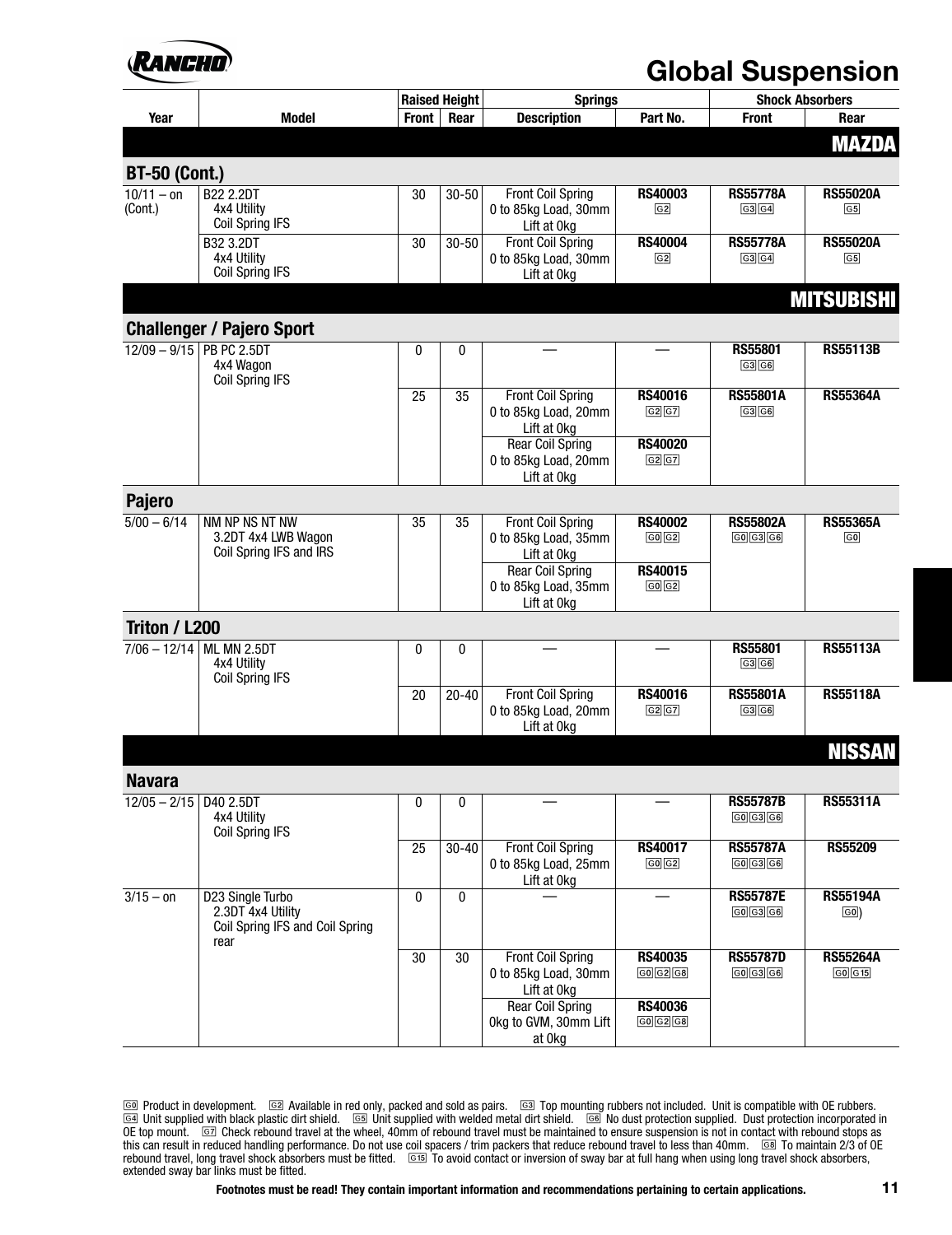#### **Global Suspension**



|                               |                                                    |       | <b>Raised Height</b> | <b>Springs</b>                         |                          | <b>Shock Absorbers</b>                 |                 |
|-------------------------------|----------------------------------------------------|-------|----------------------|----------------------------------------|--------------------------|----------------------------------------|-----------------|
| Year                          | <b>Model</b>                                       | Front | Rear                 | <b>Description</b>                     | Part No.                 | <b>Front</b>                           | Rear            |
| <b>NISSAN</b>                 |                                                    |       |                      |                                        |                          |                                        |                 |
|                               |                                                    |       |                      |                                        |                          |                                        |                 |
| Navara (Cont.)<br>$3/15 - 0n$ |                                                    | 30    | 30                   | <b>Front Coil Spring</b>               | <b>RS40039</b>           | <b>RS55787D</b>                        | <b>RS55264B</b> |
| (Cont.)                       | D23 Single Turbo<br>2.3DT 4x4 Utility              |       |                      | 90 to 120kg Load,                      | G0[G2]G8                 | G0[G3]G6                               | $G0$ $G15$      |
|                               | Coil Spring IFS and Coil Spring                    |       |                      | 30mm Lift at 90kg                      |                          |                                        |                 |
|                               | rear                                               |       |                      | <b>Rear Coil Spring</b>                | <b>RS40041</b>           |                                        |                 |
|                               |                                                    |       |                      | 250 to GVM Load,                       | G0 G2 G8                 |                                        |                 |
|                               | D23 Twin Turbo                                     | 0     | $\mathbf{0}$         | 30mm Lift at 250kg                     |                          | <b>RS55787E</b>                        | <b>RS55194A</b> |
|                               | 2.3DT 4x4 Utility                                  |       |                      |                                        |                          | $G0$ $G3$ $G6$                         | $\boxed{60}$    |
|                               | Coil Spring IFS and Coil Spring                    |       |                      |                                        |                          |                                        |                 |
|                               | rear                                               | 30    | 30                   | <b>Front Coil Spring</b>               | <b>RS40039</b>           | <b>RS55787D</b>                        | <b>RS55264A</b> |
|                               |                                                    |       |                      | 0 to 85kg Load, 30mm                   | G0[G2]G8                 | G0[G3]G6                               | G0G15           |
|                               |                                                    |       |                      | Lift at 0kg                            |                          |                                        |                 |
|                               |                                                    |       |                      | <b>Rear Coil Spring</b>                | <b>RS40036</b>           |                                        |                 |
|                               |                                                    |       |                      | Okg to GVM, 30mm Lift                  | G0[G2]G8                 |                                        |                 |
|                               |                                                    | 30    | 30                   | at 0kg<br><b>Front Coil Spring</b>     | <b>RS40040</b>           | <b>RS55787D</b>                        | <b>RS55264B</b> |
|                               |                                                    |       |                      | 90 to 120kg Load,                      | G0 G2 G8                 | $\boxed{G0}$ $\boxed{G3}$ $\boxed{G6}$ | G0 G15          |
|                               |                                                    |       |                      | 30mm Lift at 90kg                      |                          |                                        |                 |
|                               |                                                    |       |                      | <b>Rear Coil Spring</b>                | <b>RS40041</b>           |                                        |                 |
|                               |                                                    |       |                      | 250 to GVM Load,<br>30mm Lift at 250kg | GO G2 G8                 |                                        |                 |
| <b>Pathfinder</b>             |                                                    |       |                      |                                        |                          |                                        |                 |
|                               |                                                    |       |                      |                                        |                          | <b>RS55787C</b>                        |                 |
| $7/05 - 1/13$                 | R51 2.5DT<br>4x4 Wagon                             | 0     | 0                    |                                        |                          | $G0$ $G3$ $G6$                         | <b>RS55312A</b> |
|                               | <b>Coil Spring IFS</b>                             |       |                      |                                        |                          |                                        |                 |
|                               |                                                    | 25    | 50                   | <b>Front Coil Spring</b>               | <b>RS40017</b>           | <b>RS55787A</b>                        | <b>RS55312B</b> |
|                               |                                                    |       |                      | 0 to 85kg Load, 25mm<br>Lift at 0kg    | $\sqrt{G2}$              | G0 G3 G6                               |                 |
|                               |                                                    |       |                      | <b>Rear Coil Spring</b>                | <b>RS40022</b>           |                                        |                 |
|                               |                                                    |       |                      | Okg to GVM, 50mm Lift                  | G2 G8                    |                                        |                 |
|                               |                                                    |       |                      | at 0kg                                 |                          |                                        |                 |
| <b>Patrol</b>                 |                                                    |       |                      |                                        |                          |                                        |                 |
| $4/00 - 0n$                   | GU (Y61) 3.0DT                                     | 50    | 50                   | <b>Front Coil Spring</b>               | <b>RS40000</b>           | RS55211                                | RS55011         |
|                               | 4x4 LWB 5 Door Wagon<br>Live Axle Front Suspension |       |                      | 0 to 85kg Load, 50mm<br>Lift at 0kg    | G2 G8 G9<br>$\sqrt{610}$ |                                        | G11             |
|                               |                                                    |       |                      | <b>Rear Coil Spring</b>                | <b>RS40001</b>           |                                        |                 |
|                               |                                                    |       |                      | Okg to GVM, 50mm Lift                  | G2 G8 G10                |                                        |                 |
|                               |                                                    |       |                      | at 0kg                                 | G12                      |                                        |                 |
| <b>TOYOTA</b>                 |                                                    |       |                      |                                        |                          |                                        |                 |
| Hilux / Vigo                  |                                                    |       |                      |                                        |                          |                                        |                 |
| $3/05 - 6/15$                 | <b>KUN25R 2.5DT</b>                                | 25    | $25 - 45$            |                                        |                          | <b>RS55782A</b>                        | <b>RS55202A</b> |
|                               | GGN25R 4.0                                         |       |                      |                                        |                          | G3 G4                                  | (Okg to GVM)    |
|                               | 4x4 Utility<br><b>Coil Spring IFS</b>              |       |                      |                                        |                          | (0 to 85kg load)<br><b>RS55782B</b>    | <b>RS55202B</b> |
|                               |                                                    |       |                      |                                        |                          | G3 G4                                  | (250kg to GVM)  |
|                               |                                                    |       |                      |                                        |                          | (90 to 120kg                           |                 |
|                               |                                                    |       |                      |                                        |                          | load)                                  |                 |

[G¸] Product in development. [Gº] Available in red only, packed and sold as pairs. [G»] Top mounting rubbers not included. Unit is compatible with OE rubbers. [G¼] Unit supplied with black plastic dirt shield. [G¾] No dust protection supplied. Dust protection incorporated in OE top mount. [GÀ] To maintain 2/3 of OE rebound travel, long travel shock absorbers must be fitted. De To maintain wheel alignment and safe handling, castor correction kit must be fitted. Detro To avoid potential over-stressing of the coil spring, the use of bump stop spacers is recommended.  $\quad \text{GII}$  To avoid contact between sway bar and differential at full hang when using long travel shock absorber, extended sway bar links must be fitted.  $\quad \text{G12} \,$  To maintain brake balance and braking system performance with an increase in body height a Brake Proportioning Valve relocation kit must be installed.  $\quad \text{G5B} \,$  To avoid contact or inversion of sway bar at full hang when using long travel shock absorbers, extended sway bar links must be fitted.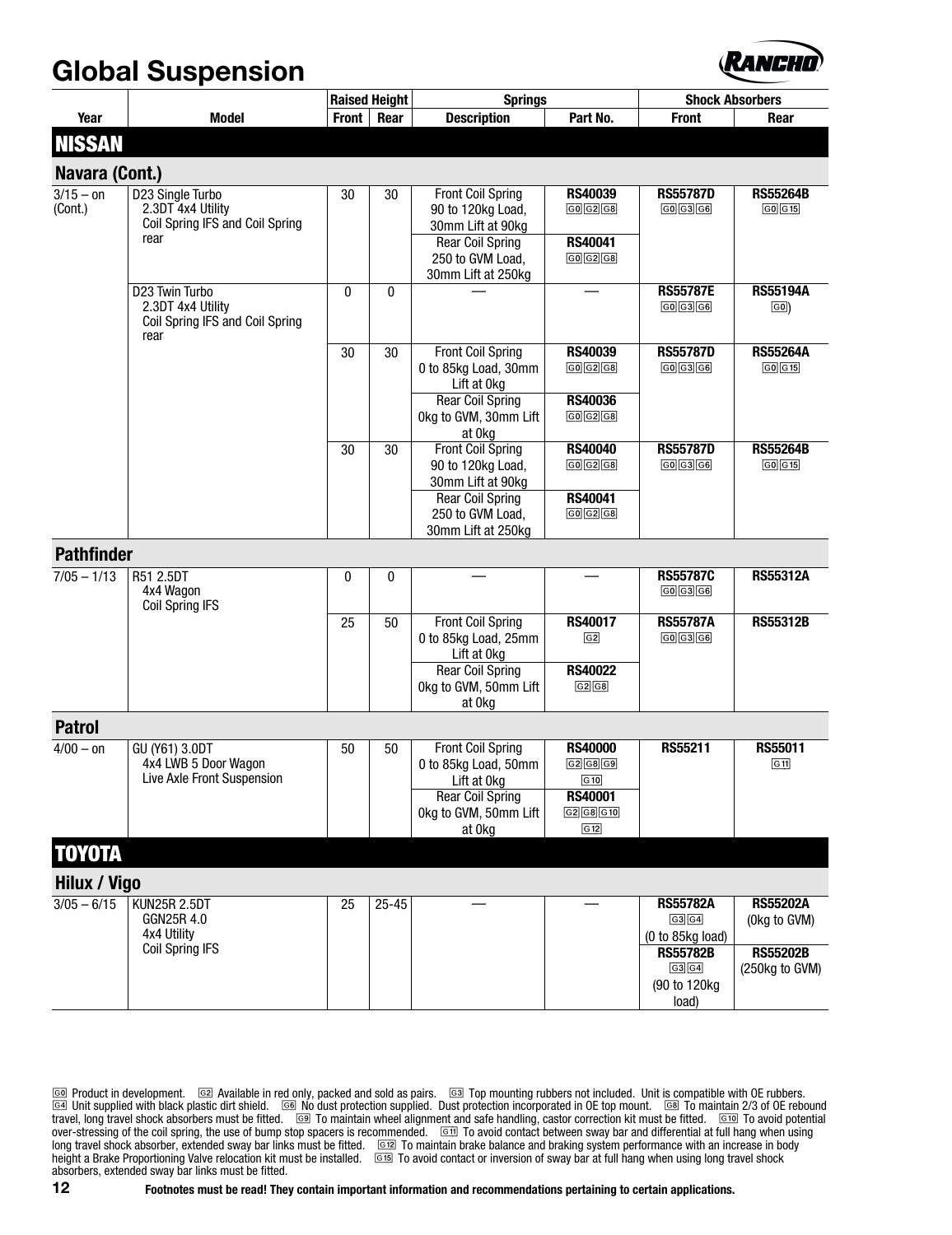## KANAHI

#### **Global Suspension**

|                          |                                                                                                       | <b>Raised Height</b> |           | <b>Springs</b>                                   |                                | <b>Shock Absorbers</b>    |                                 |
|--------------------------|-------------------------------------------------------------------------------------------------------|----------------------|-----------|--------------------------------------------------|--------------------------------|---------------------------|---------------------------------|
| Year                     | <b>Model</b>                                                                                          | <b>Front</b>         | Rear      | <b>Description</b>                               | Part No.                       | <b>Front</b>              | Rear                            |
|                          |                                                                                                       |                      |           |                                                  |                                |                           | TOYOTA                          |
|                          |                                                                                                       |                      |           |                                                  |                                |                           |                                 |
| Hilux / Vigo (Cont.)     |                                                                                                       |                      |           |                                                  |                                |                           |                                 |
| $3/05 - 6/15$<br>(Cont.) | KUN26R 3.0DT<br>4x4 Utility                                                                           | 25                   | $25 - 45$ | <b>Front Coil Spring</b><br>0 to 85kg Load, 25mm | <b>RS40013</b><br>$\boxed{G2}$ | <b>RS55782A</b><br>G3 G4  | <b>RS55202A</b><br>(Okg to GVM) |
|                          | <b>Coil Spring IFS</b>                                                                                |                      |           | Lift at 0kg                                      |                                | (0 to 85kg load)          |                                 |
|                          |                                                                                                       |                      |           | <b>Front Coil Spring</b>                         | RS40014                        | <b>RS55782B</b>           | <b>RS55202B</b>                 |
|                          |                                                                                                       |                      |           | 90 to 120kg Load,                                | $\boxed{G2}$                   | G3 G4                     | (250kg to GVM)                  |
|                          |                                                                                                       |                      |           | 25mm Lift at 90kg                                |                                | (90 to 120kg)             |                                 |
|                          |                                                                                                       |                      |           |                                                  |                                | load)                     |                                 |
| <b>Landcruiser</b>       |                                                                                                       |                      |           |                                                  |                                |                           |                                 |
| $3/07 - 0n$              | 76 Series VDJ76R                                                                                      | 50                   | 50        |                                                  |                                | <b>RS55013A</b>           | <b>RS55143B</b>                 |
|                          | 4.5DT 4x4<br>5 Door Wagon                                                                             |                      |           |                                                  |                                | G13 G14<br>(90 to 120kg   | (Okg to GVM)                    |
|                          | Live Axle Front Suspension                                                                            |                      |           |                                                  |                                | load)                     |                                 |
|                          |                                                                                                       |                      |           |                                                  |                                |                           | <b>RS55143C</b>                 |
|                          |                                                                                                       |                      |           |                                                  |                                |                           | (250kg to GVM)                  |
|                          | 79 Series VDJ79R                                                                                      | $\mathbf{0}$         | 0         |                                                  |                                | <b>RS55342</b>            | <b>RS55202C</b>                 |
|                          | 4.5DT 4x4 Utility<br>Live Axle Front Suspension                                                       |                      |           |                                                  |                                | $\boxed{G0}$              | $\boxed{60}$                    |
|                          |                                                                                                       | 50                   | 50        | <b>Front Coil Spring</b>                         | <b>RS40037</b>                 | <b>RS55013A</b>           | <b>RS55143A</b>                 |
|                          |                                                                                                       |                      |           | 90 to 120kg Load,                                | G0[G8]G9                       | G13 G14                   | (250kg to GVM)                  |
|                          |                                                                                                       |                      |           | 50mm Lift at 90kg                                |                                | (90 to 120kg              |                                 |
|                          |                                                                                                       |                      |           |                                                  |                                | load)<br><b>RS55207A</b>  | <b>RS55208A</b>                 |
| $90 - 3/98$              | 80 Series FJ80R, FZJ80R, HDJ80R,<br><b>HZJ80R4x4</b>                                                  | $\mathbf{0}$         | 0         |                                                  |                                |                           |                                 |
|                          | All Body Types                                                                                        |                      |           |                                                  |                                |                           |                                 |
|                          |                                                                                                       | 50                   | 50        | <b>Front Coil Spring</b>                         | <b>RS40024</b>                 | <b>RS55210A</b><br>G9 G13 | <b>RS55212A</b>                 |
|                          |                                                                                                       |                      |           | 0 to 85kg Load, 50mm                             | G0 G2                          |                           |                                 |
|                          |                                                                                                       |                      |           | Lift at 0kg<br><b>Rear Coil Spring</b>           | <b>RS40025</b>                 |                           |                                 |
|                          |                                                                                                       |                      |           | 0 to GVM Load, 50mm                              | G0 G2                          |                           |                                 |
|                          |                                                                                                       |                      |           | Lift at 0kg                                      |                                |                           |                                 |
|                          | 80 Series FJ80R, FZJ80R, HDJ80R,<br><b>HZJ80R 4x4</b><br>(Heavy Duty constant load)<br>All Body Types | 50                   | 50        | <b>Front Coil Spring</b>                         | <b>RS40026</b>                 | <b>RS55210A</b><br>G9 G13 | <b>RS55212B</b>                 |
|                          |                                                                                                       |                      |           | 90 to 120kg Load,                                | G0 G2                          |                           |                                 |
|                          |                                                                                                       |                      |           | 50mm Lift at 90kg<br><b>Rear Coil Spring</b>     | <b>RS40027</b>                 |                           |                                 |
|                          |                                                                                                       |                      |           | 250kg to GVM Load,                               | G0G2                           |                           |                                 |
|                          |                                                                                                       |                      |           | 50mm Lift at 250kg                               |                                |                           |                                 |
| $3/98 - 8/07$            | FZJ105R, HZJ105R (Excluding I.F.S.)                                                                   | 0                    | 0         |                                                  |                                | <b>RS55207A</b>           | <b>RS55208A</b>                 |
|                          | 4х4                                                                                                   |                      |           |                                                  |                                |                           |                                 |
|                          | All Body Variants                                                                                     | 50                   | 50        | <b>Front Coil Spring</b>                         | <b>RS40024</b>                 | <b>RS55210A</b>           | <b>RS55212A</b>                 |
|                          |                                                                                                       |                      |           | 0 to 85kg Load, 50mm                             | G0G2                           | G9 G13                    |                                 |
|                          |                                                                                                       |                      |           | Lift at 0kg                                      |                                |                           |                                 |
|                          |                                                                                                       |                      |           | <b>Rear Coil Spring</b>                          | <b>RS40025</b>                 |                           |                                 |
|                          |                                                                                                       |                      |           | 0 to GVM Load, 50mm                              | G0 G2                          |                           |                                 |
|                          |                                                                                                       | 50                   | 50        | Lift at 0kg<br><b>Front Coil Spring</b>          | <b>RS40026</b>                 | <b>RS55210A</b>           | <b>RS55212B</b>                 |
|                          |                                                                                                       |                      |           | 90 to 120kg Load,                                | $GO$ $G2$                      | G9 G13                    |                                 |
|                          |                                                                                                       |                      |           | 50mm Lift at 90kg                                |                                |                           |                                 |
|                          |                                                                                                       |                      |           | <b>Rear Coil Spring</b>                          | <b>RS40027</b>                 |                           |                                 |
|                          |                                                                                                       |                      |           | 250kg to GVM Load,                               | G0G2                           |                           |                                 |
|                          |                                                                                                       |                      |           | 50mm Lift at 250kg                               |                                |                           |                                 |

<sup>[</sup>G¸] Product in development. [Gº] Available in red only, packed and sold as pairs. [G»] Top mounting rubbers not included. Unit is compatible with OE rubbers. [G¼] Unit supplied with black plastic dirt shield. [GÀ] To maintain 2/3 of OE rebound travel, long travel shock absorbers must be fitted. [GÁ] To maintain wheel alignment and safe handling, castor correction kit must be fitted. [G¹»] To avoid contact between sway bar and drive shaft at full hang when using long travel shock absorber, sway bar spacers must be fitted.  $\;\;\overline{\text{G14}}\;\;\text{T0}$  avoid over-stressing of ABS line (where applicable) when using long travel shock absorber, ABS line relocation kit must be fitted.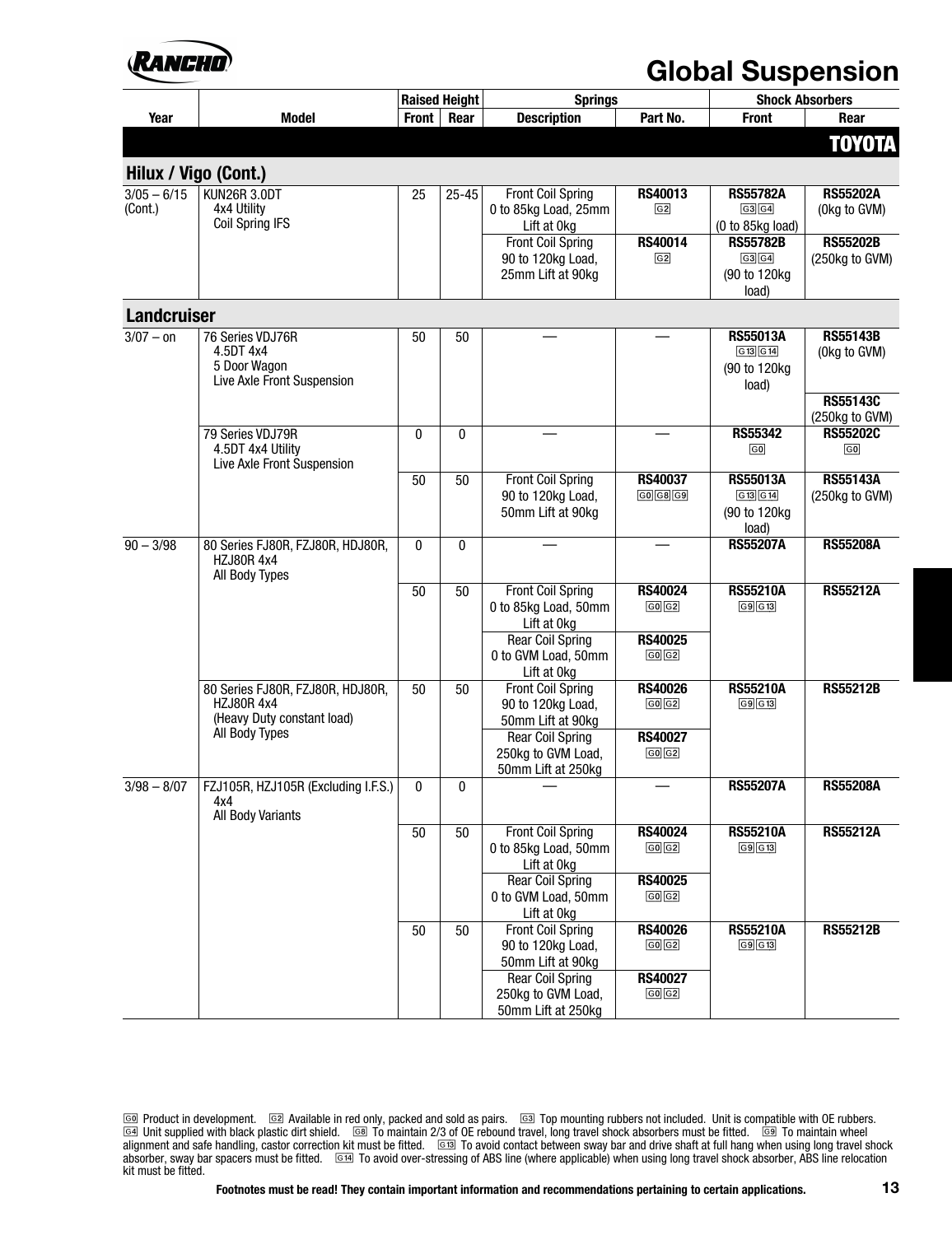#### **Global Suspension**



|                          |                                                                                                                  |              | <b>Raised Height</b> | <b>Springs</b>                                                    |                                                          | <b>Shock Absorbers</b>                                                    |                                                                  |
|--------------------------|------------------------------------------------------------------------------------------------------------------|--------------|----------------------|-------------------------------------------------------------------|----------------------------------------------------------|---------------------------------------------------------------------------|------------------------------------------------------------------|
| Year                     | <b>Model</b>                                                                                                     | <b>Front</b> | Rear                 | <b>Description</b>                                                | Part No.                                                 | <b>Front</b>                                                              | Rear                                                             |
| <b>TOYOTA</b>            |                                                                                                                  |              |                      |                                                                   |                                                          |                                                                           |                                                                  |
|                          |                                                                                                                  |              |                      |                                                                   |                                                          |                                                                           |                                                                  |
| Landcruiser (Cont.)      |                                                                                                                  |              |                      |                                                                   |                                                          | <b>RS55765A</b>                                                           |                                                                  |
| 11/07 on                 | UZJ200R 4.7ltr<br><b>URJ202R 4.6ltr</b><br>VDJ200R 4.5ltr DTT<br>4x4 Wagon                                       | 0            | $\mathbf{0}$         |                                                                   |                                                          | $\boxed{G3}$                                                              | <b>RS55359A</b>                                                  |
|                          |                                                                                                                  | $30 - 50$    | 30                   | <b>Rear Coil Spring</b><br>0 to 250kg Load,<br>30mm Lift at 0kg   | <b>RS40032</b><br>G0 G2 G8                               | <b>RS55765B</b><br>G0 G3                                                  | <b>RS55277A</b><br>$\boxed{60}$                                  |
|                          |                                                                                                                  | $30 - 50$    | 30                   | <b>Rear Coil Spring</b><br>250 to GVM Load,<br>30mm Lift at 250kg | <b>RS40034</b><br>$\boxed{G0}$ $\boxed{G2}$ $\boxed{G8}$ | <b>RS55765C</b><br>G0G3                                                   | <b>RS55277B</b><br>$\boxed{G0}$                                  |
|                          | VDJ200R 4.5ltr DTT<br>4x4 Wagon<br>GX, GXL non KDSS                                                              | 50           | 30                   | <b>Front Coil Spring</b><br>0 to 85kg Load, 50mm<br>Lift at 0kg   | <b>RS40031</b><br>G0[G2]G8                               | <b>RS55765B</b><br>G0G3                                                   | <b>RS55277A</b><br>$\boxed{60}$                                  |
|                          |                                                                                                                  |              |                      | <b>Rear Coil Spring</b><br>0 to GVM Load, 30 mm<br>Lift at 0kg    | <b>RS40032</b><br>G0[G2]G8                               |                                                                           |                                                                  |
|                          |                                                                                                                  | 50           | 30                   | <b>Front Coil Spring</b><br>90 to 120kg Load,<br>50mm Lift at 0kg | <b>RS40033</b><br>$\boxed{G0}$ $\boxed{G2}$ $\boxed{G8}$ | <b>RS55765C</b><br>G0[G3]                                                 | <b>RS55277B</b><br>$\boxed{60}$                                  |
|                          |                                                                                                                  |              |                      | <b>Rear Coil Spring</b><br>250kg to GVM Load,<br>30mm Lift at 0kg | <b>RS40034</b><br>G0[G2]G8                               |                                                                           |                                                                  |
| <b>Landcruiser Prado</b> |                                                                                                                  |              |                      |                                                                   |                                                          |                                                                           |                                                                  |
| $2/03 - 11/09$           | GRJ120R 4.0<br>RZJ120R 2.7<br>4x4 LWB 5 Door Wagon<br><b>Coil Spring IFS</b><br>Excl. Adj. Suspension            | 30           | 50                   | <b>Rear Coil Spring</b><br>Okg to GVM, 50mm Lift<br>at 0kg        | <b>RS40023</b><br>G2G8                                   | <b>RS55777A</b>                                                           | <b>RS55302</b><br>$\boxed{G0}$<br><b>RS55357A</b><br>$\sqrt{G1}$ |
|                          | KDJ120R 3.0DT<br>KZJ120R 3.0DT<br>4x4 LWB 5 Door Wagon<br><b>Coil Spring IFS</b>                                 | 30           | 50                   | <b>Front Coil Spring</b><br>0 to 85kg Load, 40mm<br>Lift at 0kg   | <b>RS40013</b><br>$\boxed{G2}$                           | <b>RS55777A</b>                                                           | <b>RS55302</b><br>$\boxed{G0}$<br><b>RS55357A</b>                |
|                          | Excl. Adj. Suspension                                                                                            |              |                      | <b>Rear Coil Spring</b><br>Okg to GVM, 50mm Lift<br>at 0kg        | <b>RS40023</b><br>G2G8                                   |                                                                           | $\sqrt{G1}$                                                      |
| $11/09 - 0n$             | GRJ150R 4.0<br>GX and GXL, non KDSS<br><b>Coil Spring Only</b><br>4x4 LWB 5 Door Wagon                           | 0            | $\mathbf{0}$         |                                                                   | $\overline{\phantom{a}}$                                 | <b>RS55783A</b><br>$\boxed{G0}$ $\boxed{G3}$ $\boxed{G4}$<br>(Okg to GVM) | <b>RS55357B</b><br>(Okg to GVM)                                  |
|                          |                                                                                                                  | 30           | 45                   | <b>Rear Coil Spring</b><br>Okg to GVM, 45mm Lift<br>at 0kg        | <b>RS40023</b><br>G2G8                                   | <b>RS55783B</b><br>(Okg to GVM)                                           | <b>RS55302</b><br>(Okg to GVM)                                   |
|                          | KDJ150R 3.0DT<br><b>GDJ150R 2.8DT</b><br>GX and GXL, non KDSS<br><b>Coil Spring Only</b><br>4x4 LWB 5 Door Wagon | $\mathbf{0}$ | 0                    |                                                                   |                                                          | <b>RS55783A</b><br>G0 G3 G4<br>(Okg to GVM)                               | <b>RS55357B</b><br>(Okg to GVM)                                  |
|                          |                                                                                                                  | 30           | 45                   | <b>Front Coil Spring</b><br>0 to 85kg Load, 30mm<br>Lift at 0kg   | <b>RS40013</b><br>G2                                     | <b>RS55783B</b><br>G0 G3 G4<br>(Okg to GVM)                               | <b>RS55302</b><br>(Okg to GVM)                                   |
|                          |                                                                                                                  |              |                      | <b>Rear Coil Spring</b><br>Okg to GVM, 45mm Lift<br>at 0kg        | <b>RS40023</b><br>G2G8                                   |                                                                           |                                                                  |

[G¸] Product in development. [G¹] While stocks last. [Gº] Available in red only, packed and sold as pairs. [G»] Top mounting rubbers not included. Unit is compatible with OE rubbers. [G4] Unit supplied with black plastic dirt shield. [G8] To maintain 2/3 of OE rebound travel, long travel shock absorbers must be fitted. **14 Footnotes must be read! They contain important information and recommendations pertaining to certain applications.**